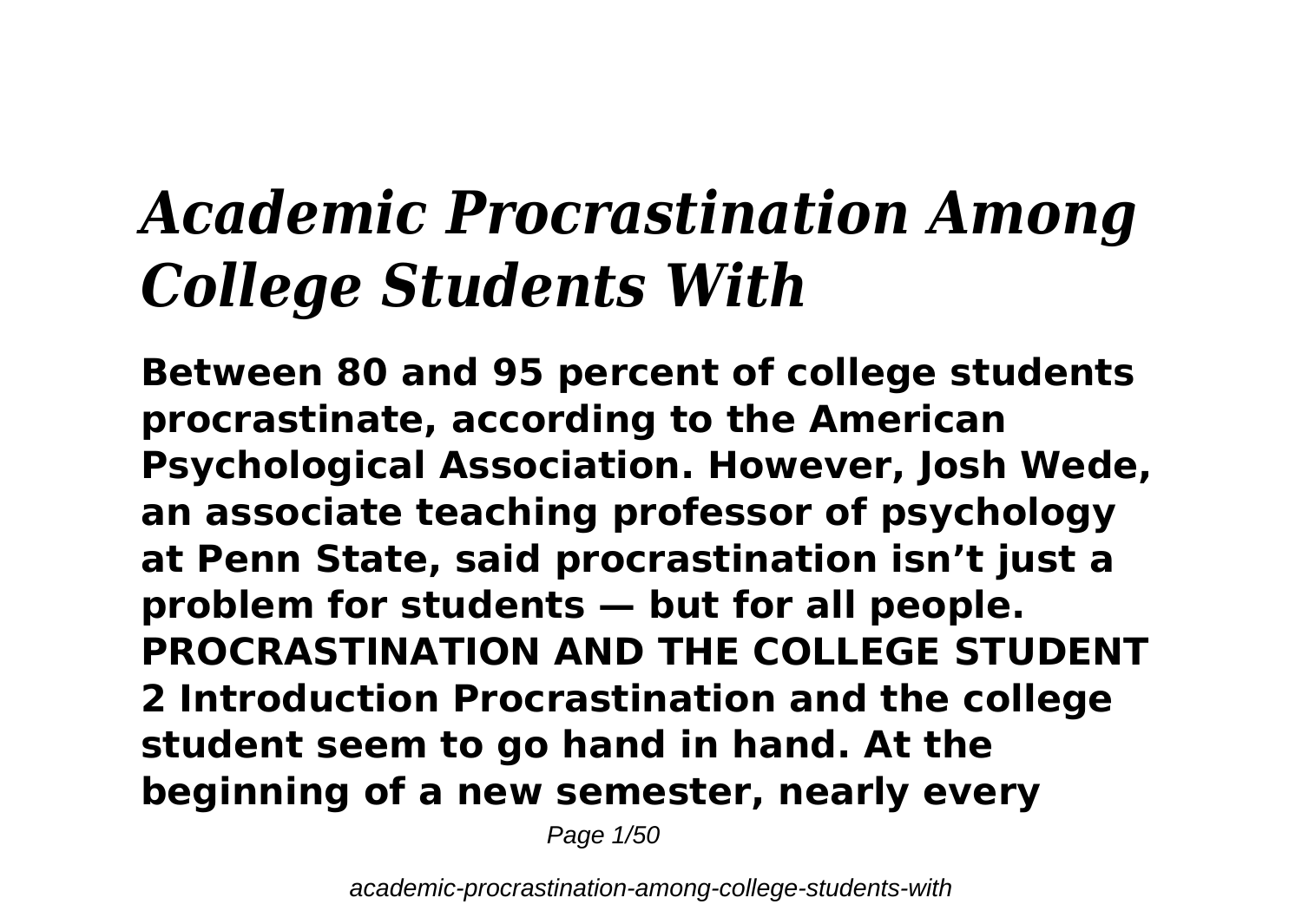**student makes the goal of finishing work on time, doing his or her best, and making good grades. In reality, most students put off the work until the last minute.**

**Although prior research has considerably documented the prevalence and correlates of academic procrastination in college students, relatively little is known about the role of longer volitional processes of goal striving, such as grit, on academic procrastination; moreover, the knowledge about direct and interactive effects of social context and personal characteristic on facilitating grit, which in turn mitigate academic**

Page 2/50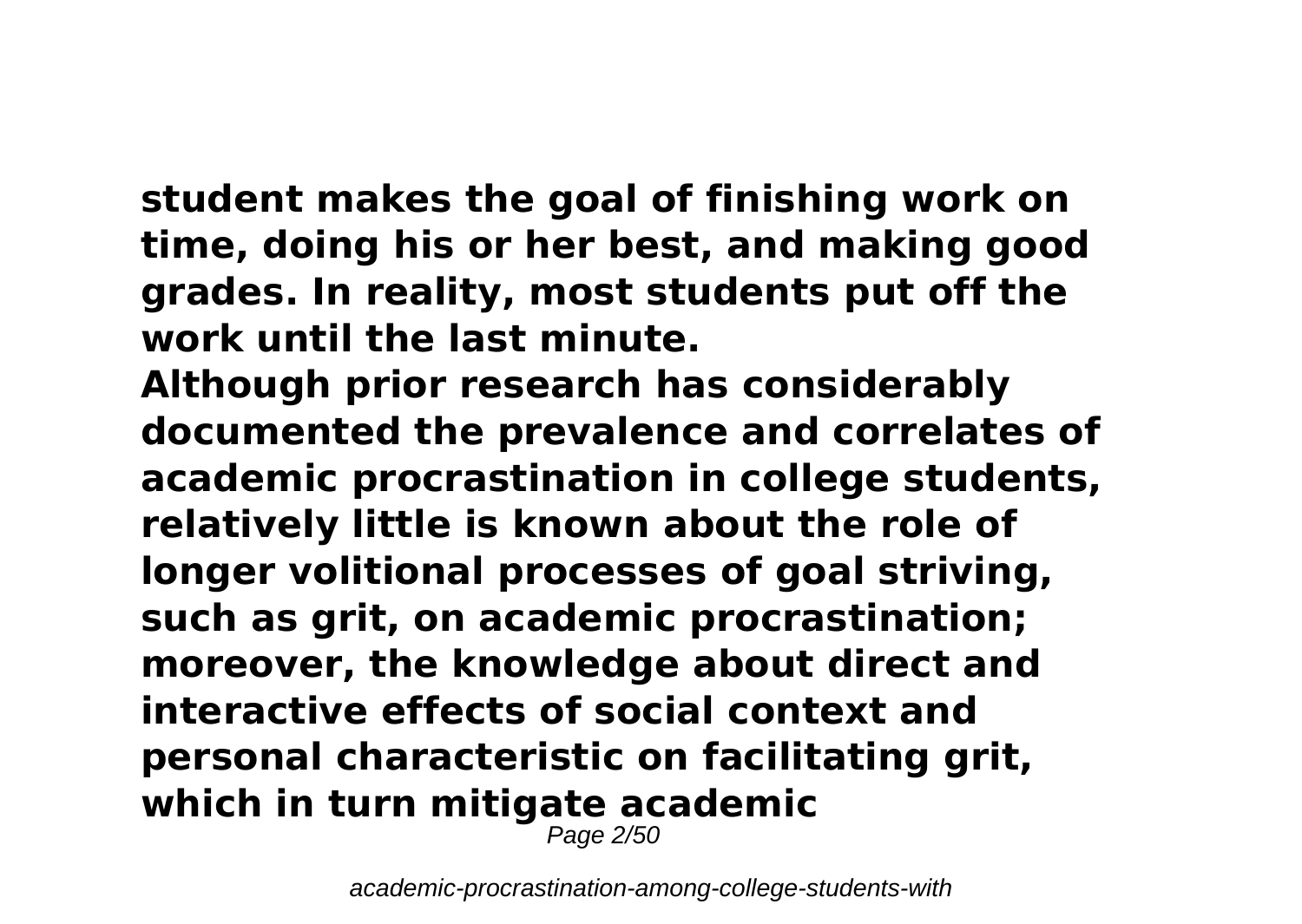**procrastination, are still underexplored. with 150 undergraduate college students in Turkey, 38% procrastinated when writing a term. paper 56% reported procrastination when studying for an exam, and 39% procrastinated on. completed reading assignments. Very few studies have investigated procrastination on academic tasks with high school. Procrastination Among College Students Inside**

**the mind of a master procrastinator | Tim Urban Marty Lobdell - Study Less Study Smart** *LEADERSHIP LAB: The Craft of Writing Effectively* **Procrastination – 7 Steps to Cure Jordan Peterson's Ultimate Advice for Students**

Page 3/50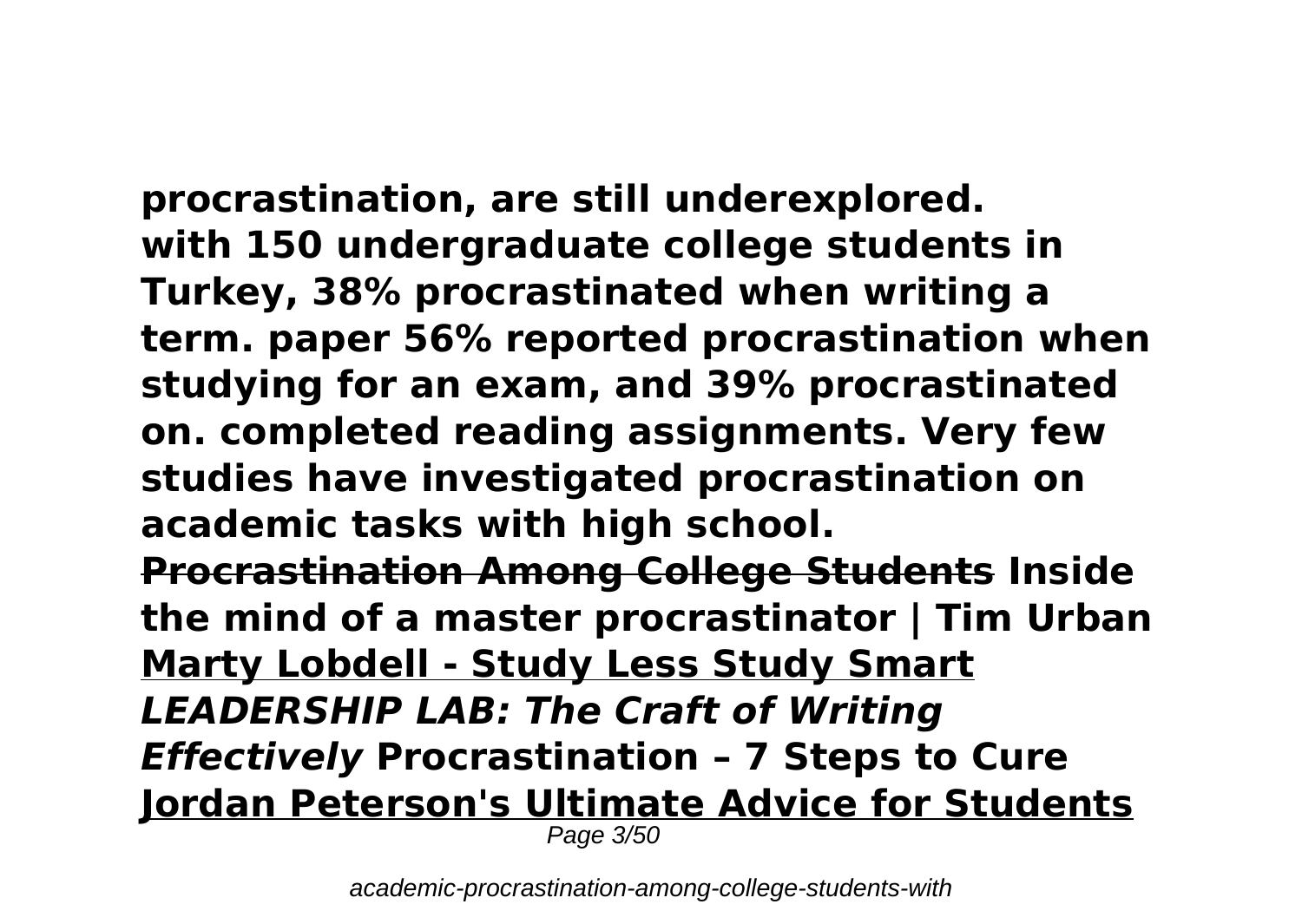## **and College Grads - STOP WASTING TIME writing 2,500 words in 4 HOURS! - Oxford Uni stress The ONLY way to stop procrastinating |**

**Mel Robbins Academic Procrastination among Undergraduate Dentistry Students** 

**The surprising habits of original thinkers | Adam GrantPlagiarism - SNL 8 Habits of Highly Successful Students Grit: the power of passion and perseverance | Angela Lee Duckworth Academic Procrastination: How Are You Preparing for Finals?**

**Papers \u0026 Essays: Crash Course Study Skills #9***How to manage your time more effectively (according to machines) - Brian* Page 4/50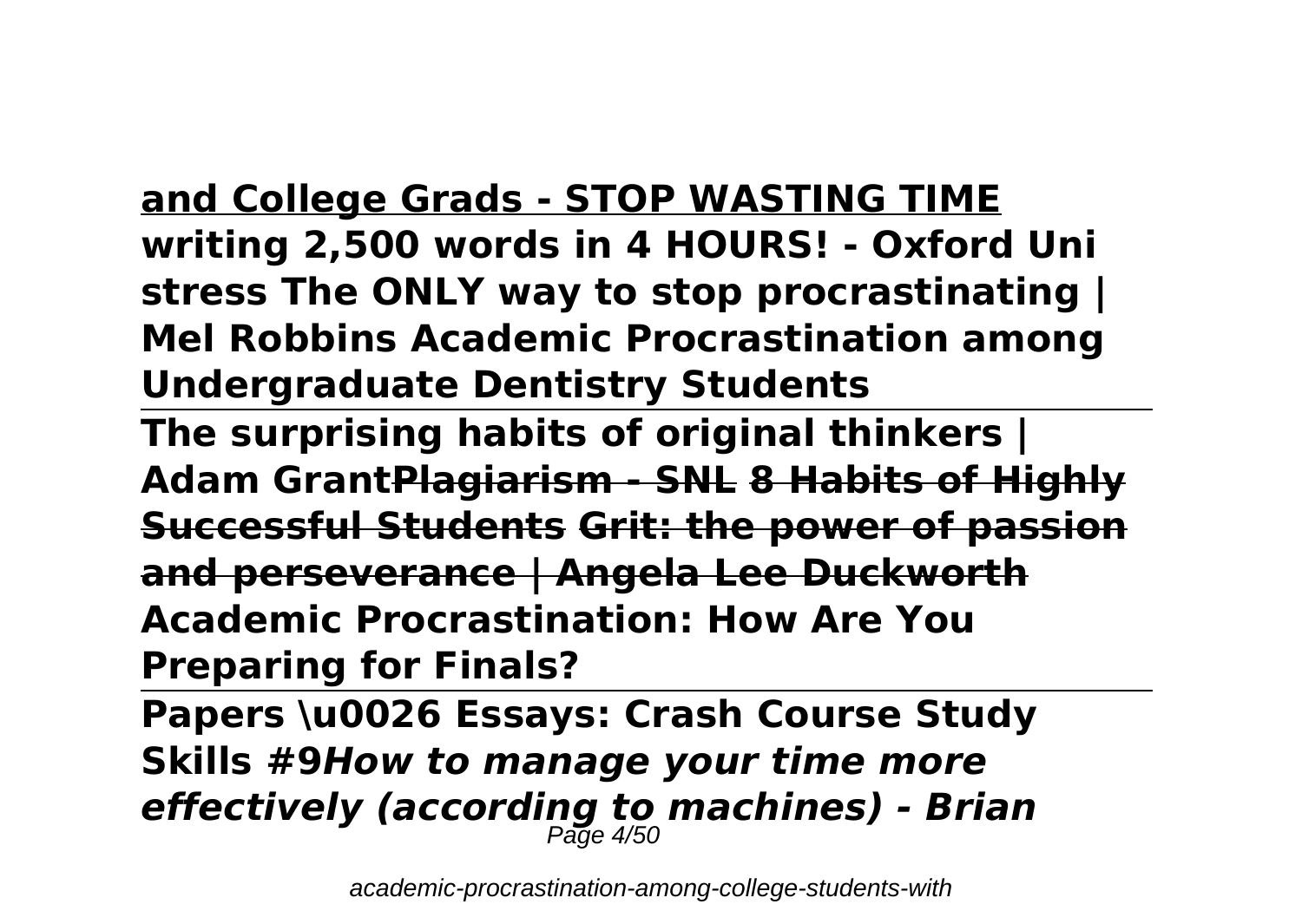*Christian* **Learning how to learn | Barbara Oakley | TEDxOaklandUniversity Taking Notes: Crash Course Study Skills #1 10 Books EVERY Student Should Read - Essential Book Recommendations**

**How to Research Any Topic | Essay \u0026 Writing Advice***Academic Procrastination Among College Students* **Abstract. Procrastination, or the intentional delay of due tasks, is a widespread phenomenon in college settings. Because procrastination can negatively impact learning, achievement, academic self-efficacy, and quality of life, research has sought to** Page 5/50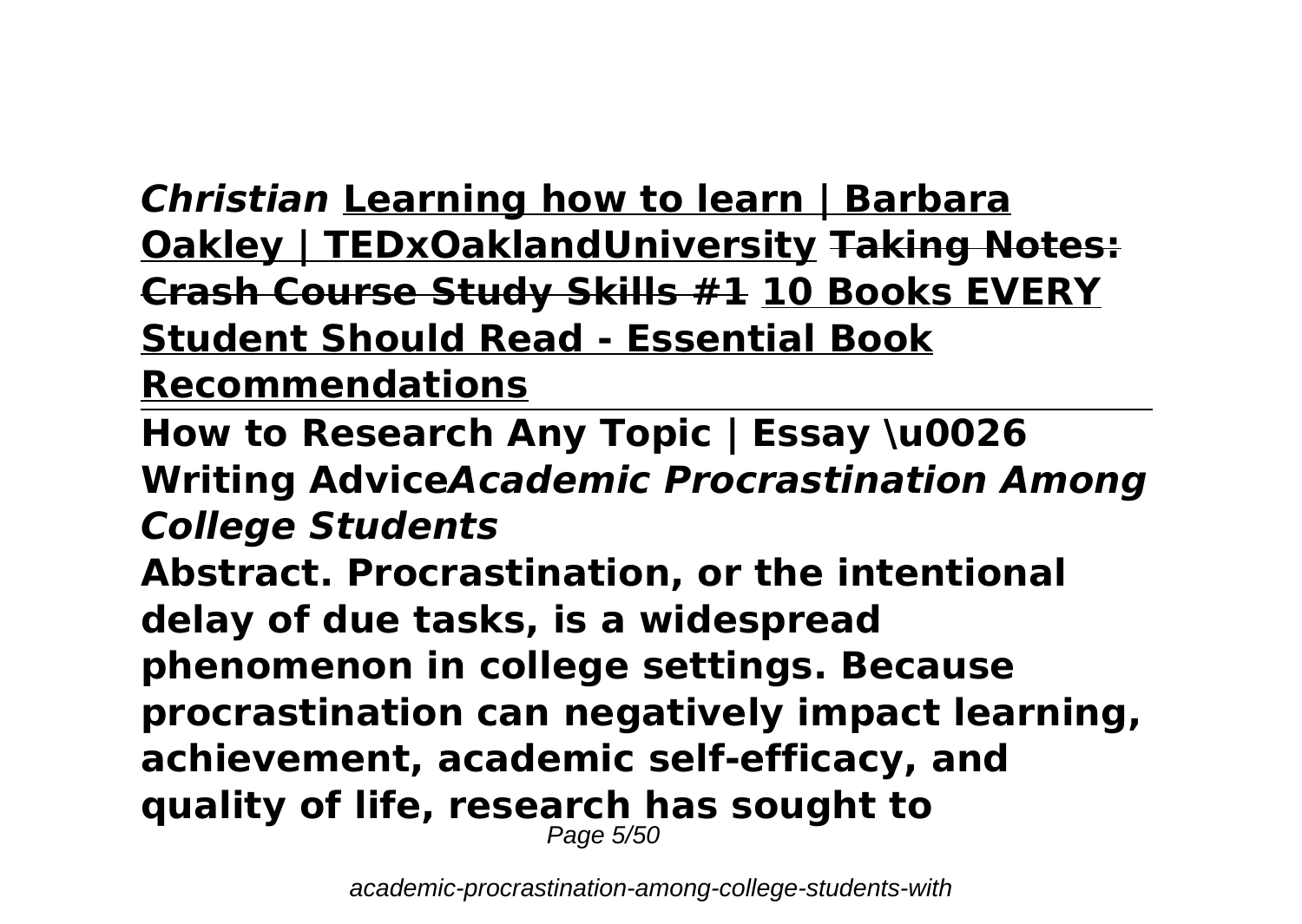**understand the factors that produce and maintain this troublesome behavior.**

*Academic procrastination in college students: The role of ...*

**Academic procrastination among college students with learning disabilities: The role of positive and negative self-oriented perfectionism in terms of gender, specialty and grade International Journal of Psycho-Educational Sciences, Volume (2), Issue. (1), April , 2013 5 Some students procrastinate until anxiety and worry reaches its highest level,**

Page 6/50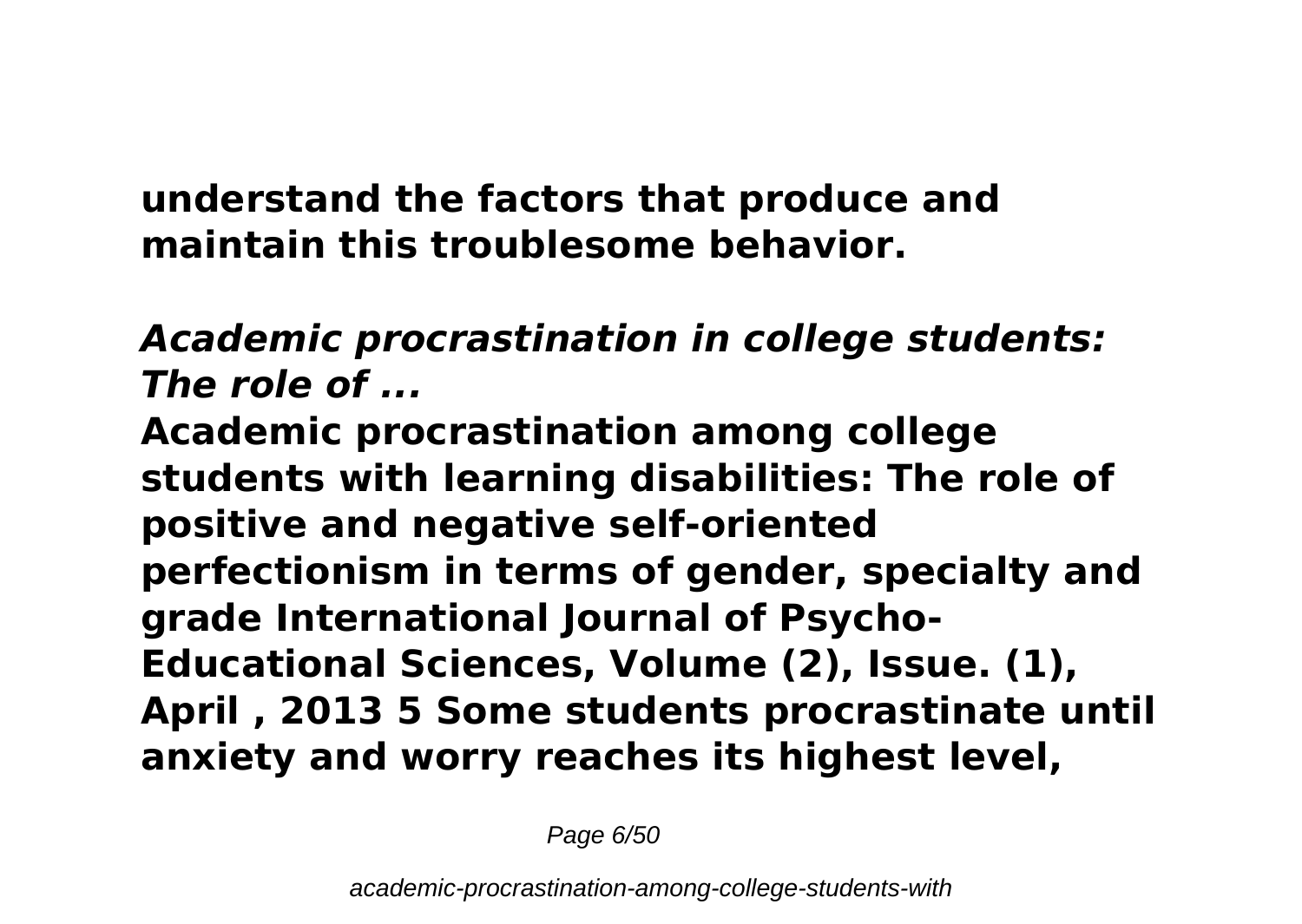## *Academic procrastination among college students with ...*

**Procrastination, or the intentional delay of due tasks, is a widespread phenomenon in college settings. Because procrastination can negatively impact learning, achievement, academic self-efficacy,...**

*(PDF) Academic procrastination in college students: The ...*

**Academic Procrastination and Perfectionism among College Students. Jinsha Nowrin.V. ACADEMIC The present paper in an attempt to explore Academic Procrastination in relation to** Page 7/50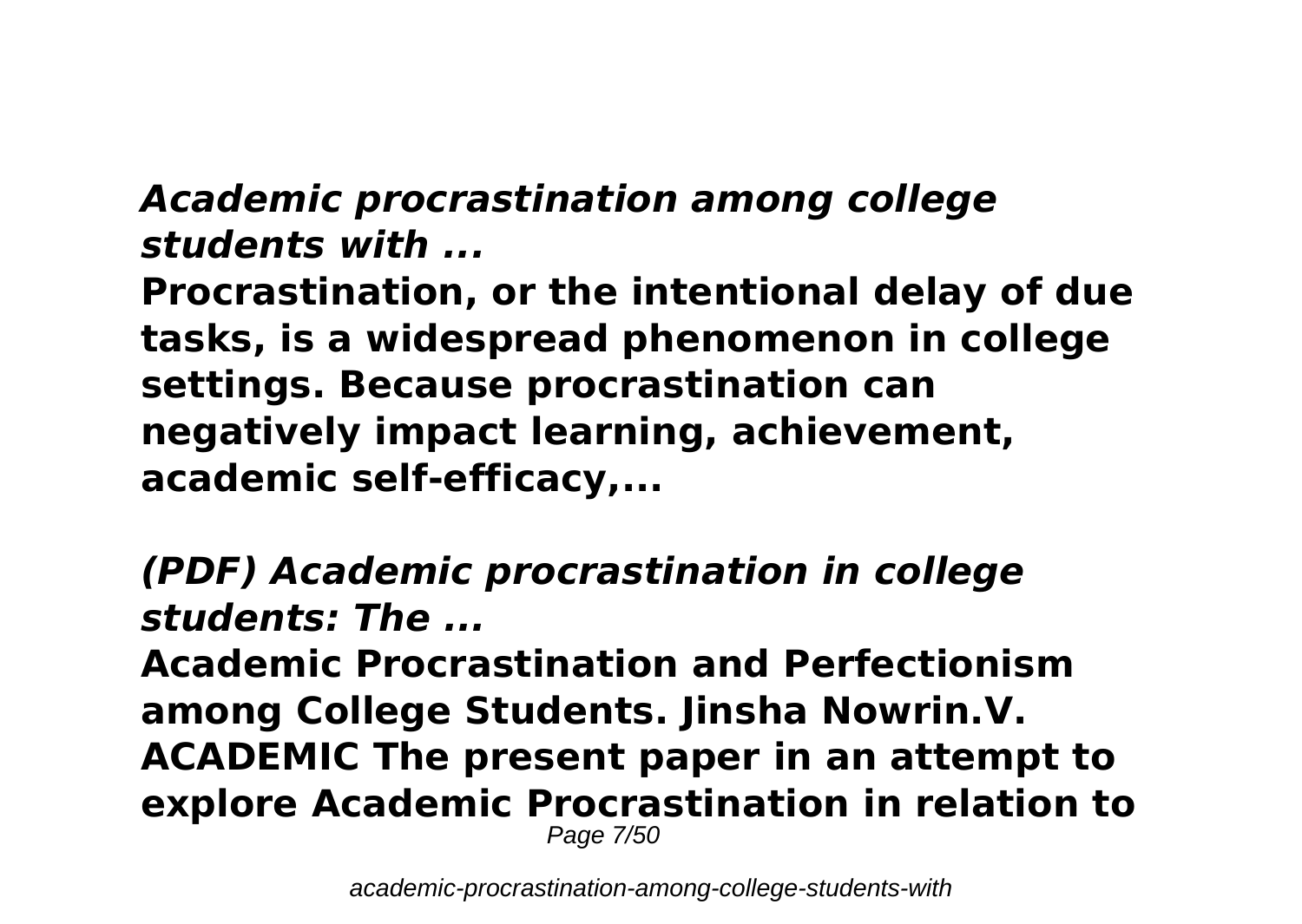**Perfectionism among college students. The objectives of the study were - To study whether academic procrastination has any effect on perfectionism of college students and to study whether there is any difference in academic procrastination between males and females and to study whether there is any difference in ...**

## *Academic Procrastination and Perfectionism among College ...*

**Statistics show that about eighty to ninety percent of college students procrastinate, and this causes problems when it comes to their line of study or coursework. Student**

Page 8/50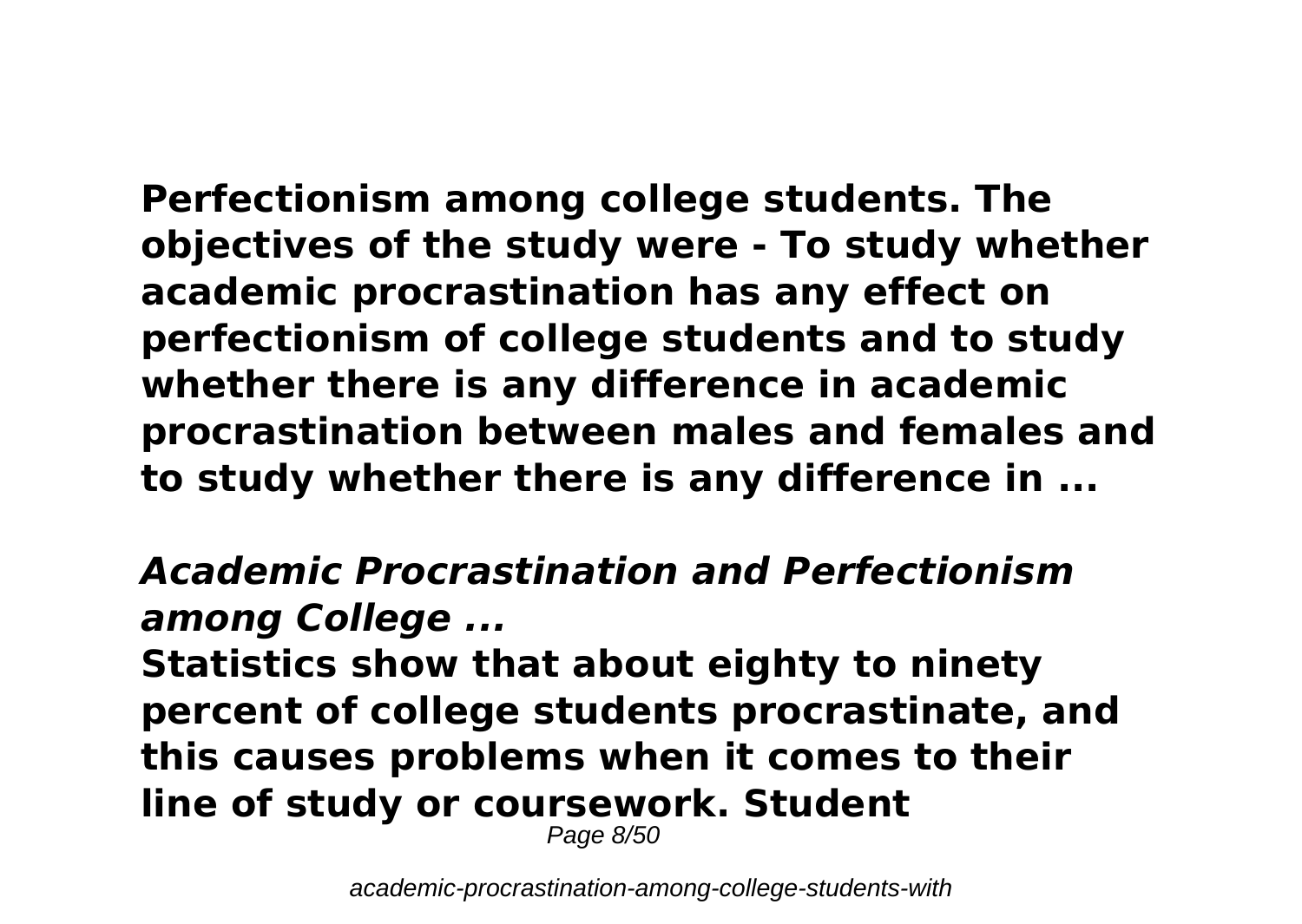**procrastination can negatively impact their lives by causing stress, unhappiness, and a lazy work ethic; though, there can be solutions to this problem.**

## *The Impact of Procrastination on College Students | Bartleby*

**The most common form of procrastination among college students is when students wait until the last minute to hand in assignments or prepare for exams. It affects mostly students who have their academic lives characterized by frequent and strict deadlines.**

Page  $9/50$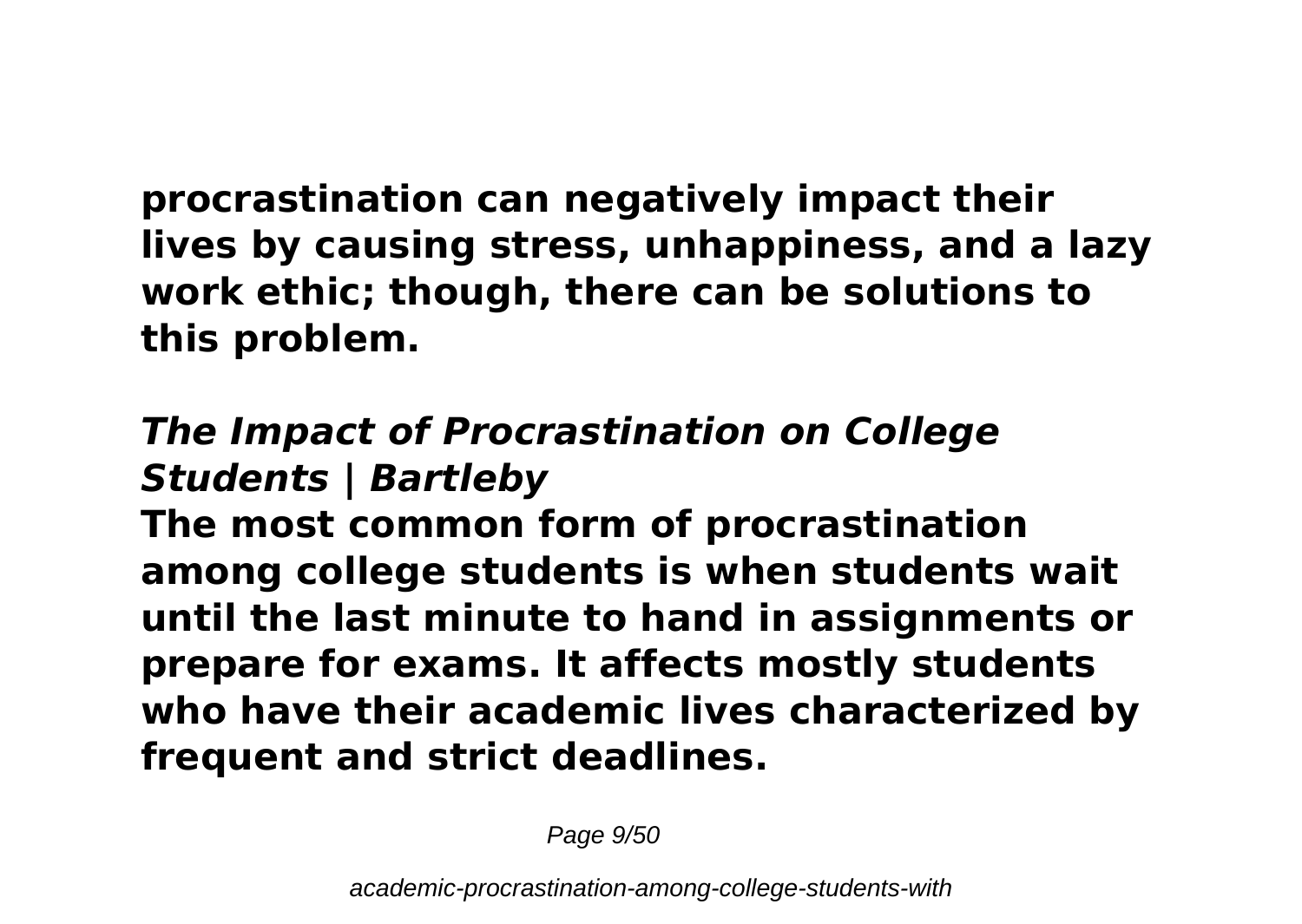## *Academic procrastination amongst male and female students ...*

**Academic procrastination implies a delay in the fulfilment of educational assignments and is associated with undeveloped learning skills, lack of organization, forgetfulness, and behavioural rigidity.**

## *ACADEMIC PROCRASTINATION AND ANXIETY AMONG STUDENTS*

**Academic procrastination can lead to a range of negative outcomes. Previous researches have suggested EI and self‐efficacy are associated with academic procrastination, but the**

Page 10/50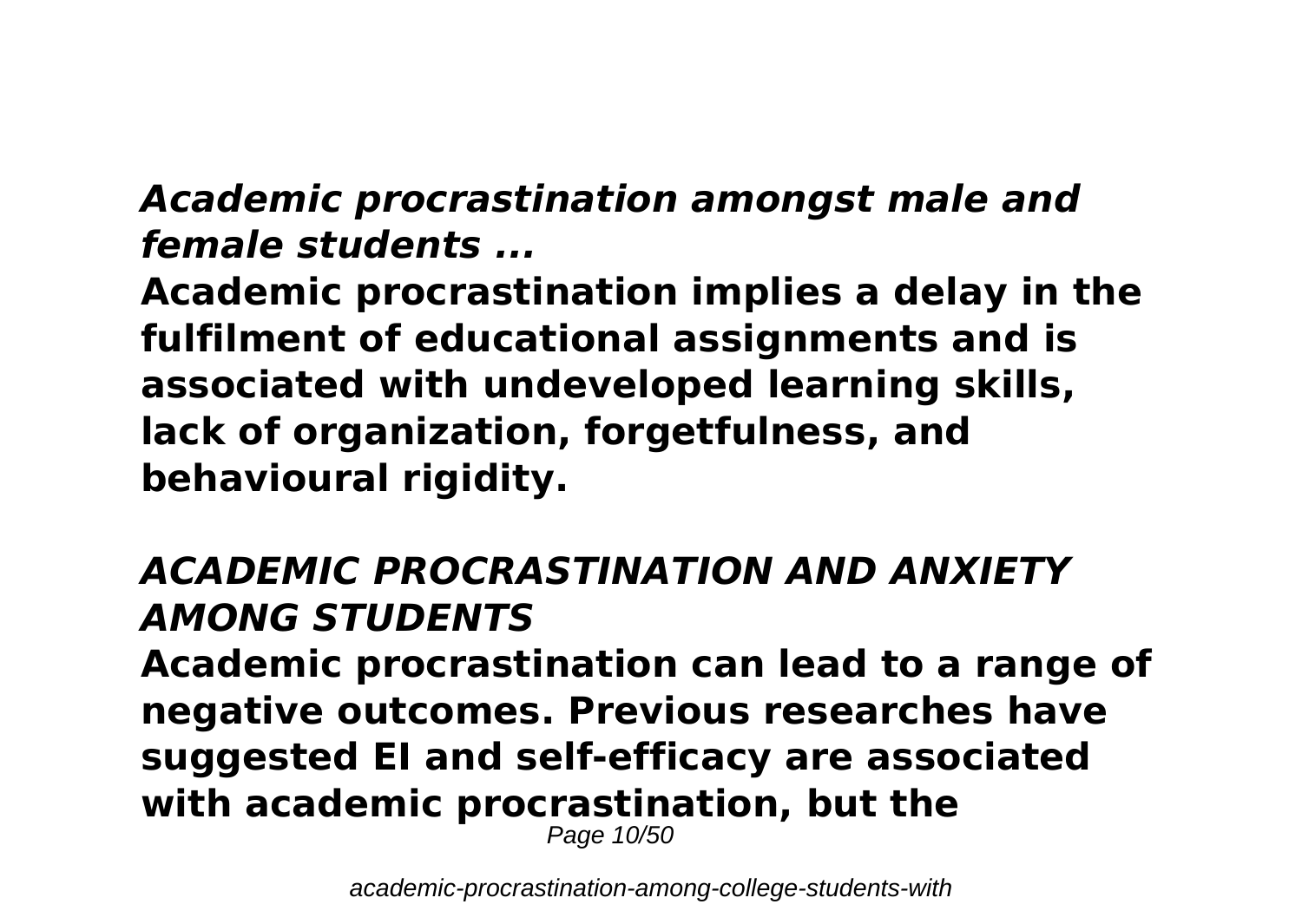**underlying mechanism of the relationships between them is not clear. Therefore, it is important to determine how these two factors affect academic procrastination.**

## *Emotional intelligence a academic procrastination among ...*

**The study concluded that procrastination effects on the academic performance of students in terms of classroom learning and participation in activities, submission of their assignments, preparing...**

## *(PDF) Analysis of procrastination among*

Page 11/50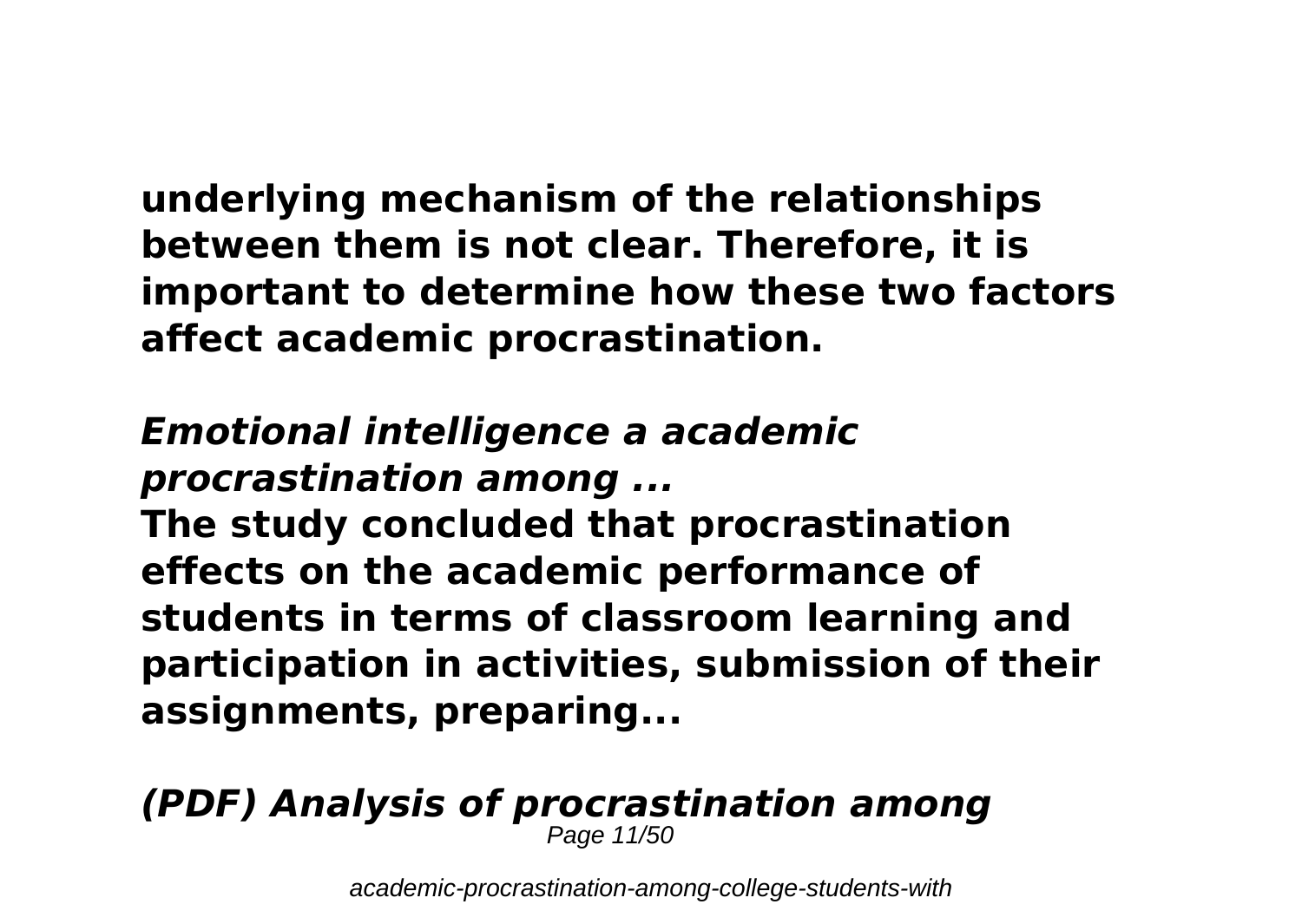*university students* **procrastinations and implication of procrastination on students' academic performance are properly discussed and why students procrastinate is thoroughly explained. KEYWORDS: Procrastination, Students, Academic, Performance INTRODUCTION Procrastination is an act everyone takes a part in everyday, regardless of their situation in life.**

#### *THE IMPACT OF PROCRASTINATION ON STUDENTS ACADEMIC ...* **Onwuegbuzie (2004) demonstrated that procrastination is higher when studying for** Page 12/50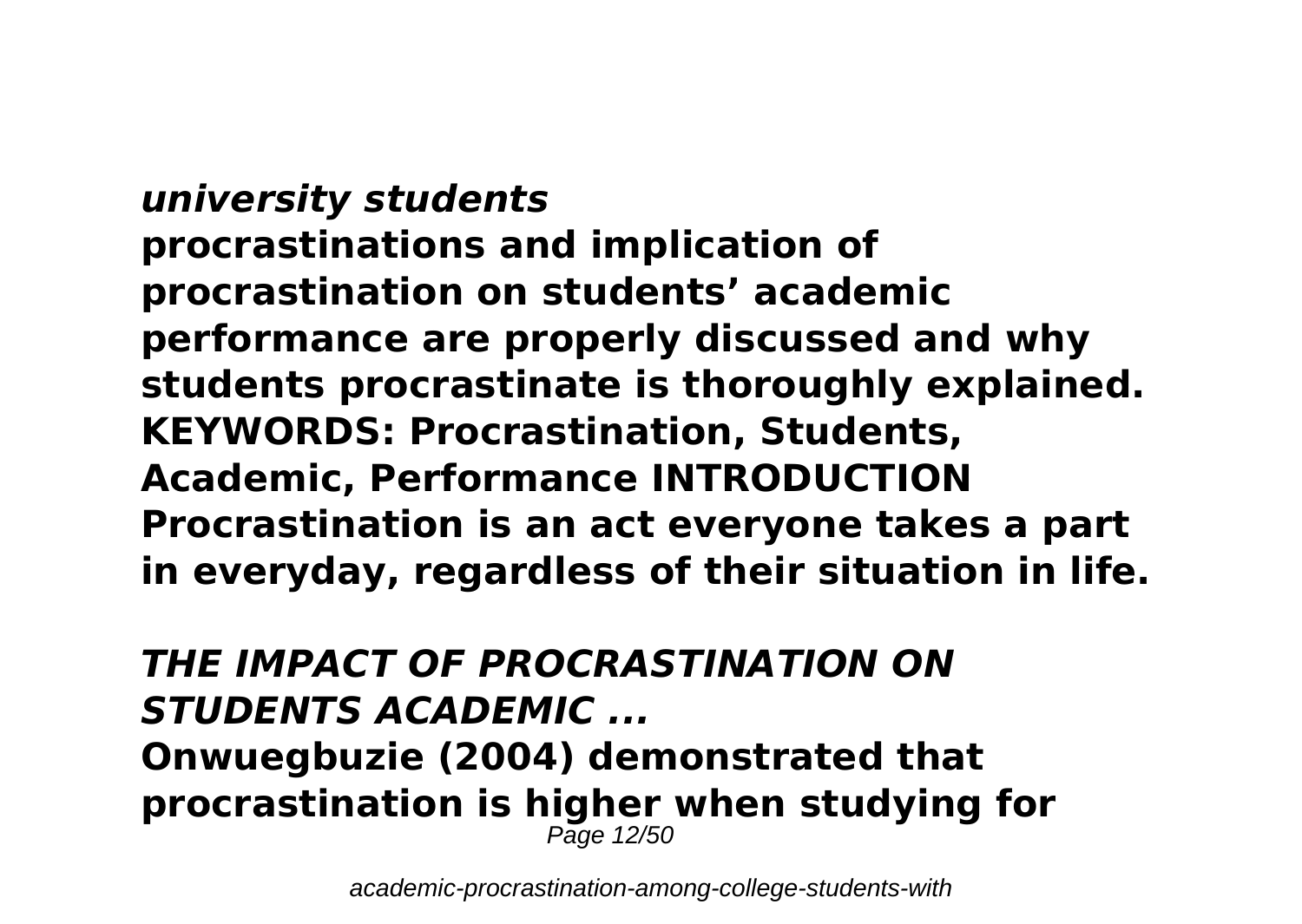**exams among high school and undergraduate students. According to third hypothesis, procrastination will be higher in students of age less than 20 years than above 20 years.**

## *Mussarat Jabeen Khan Hafsa Arif Syeda Sumbul Noor Sidra Muneer*

**with 150 undergraduate college students in Turkey, 38% procrastinated when writing a term. paper 56% reported procrastination when studying for an exam, and 39% procrastinated on. completed reading assignments. Very few studies have investigated procrastination on academic tasks with high school.**

Page 13/50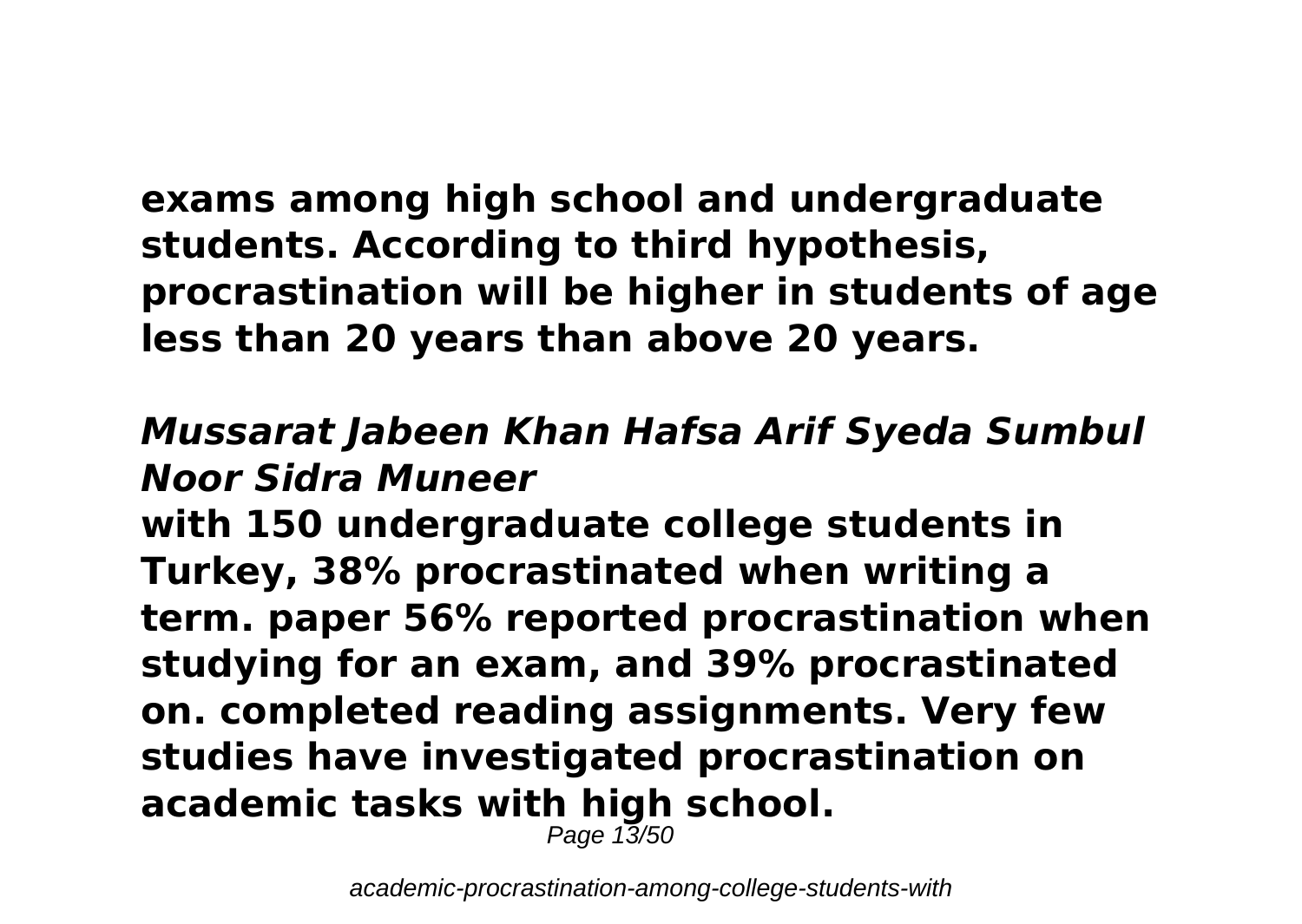*Georgia State University ScholarWorks @ Georgia State ...*

**Procrastination and College Students Essay Procrastination On College Students : Procrastination. Procrastination in College Writing Out of all of the different... The Impact of Procrastination on College Students. INTRODUCTION A. Background of the Study Procrastination is the act... College ...**

*Procrastination and College Students Essay - 919 Words ...* **This type of university students finds some** Page 14/50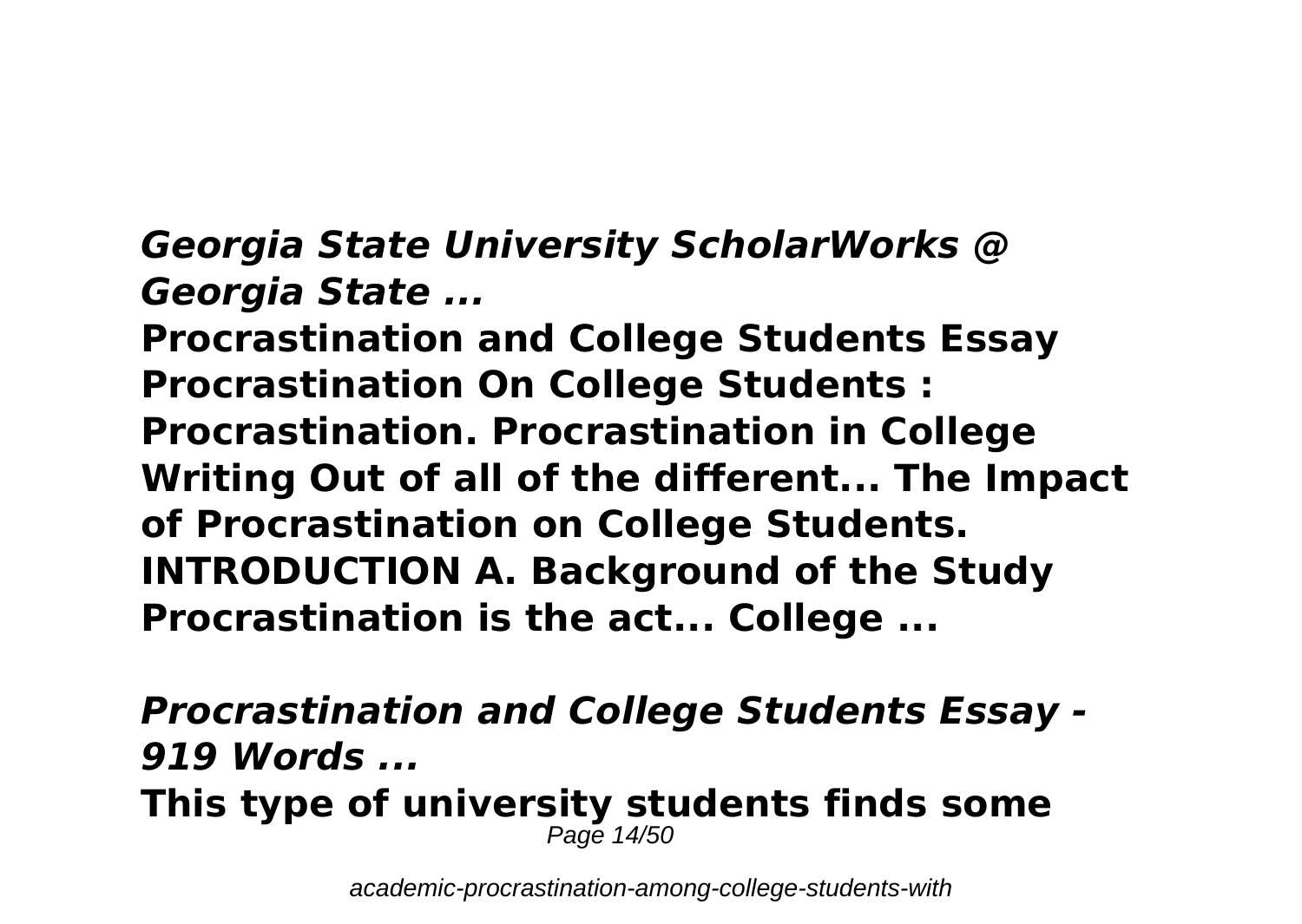**difficulties during their studies, which could result in a higher prevalence of procrastination behaviors among nontraditional college students. To test this, our work compares procrastination levels and reasons to procrastinate among traditional and nontraditional students.**

*Academic Procrastination in Non-Traditional College Students* **PROCRASTINATION AND THE COLLEGE STUDENT 2 Introduction Procrastination and the college student seem to go hand in hand. At the beginning of a new semester, nearly every** Page 15/50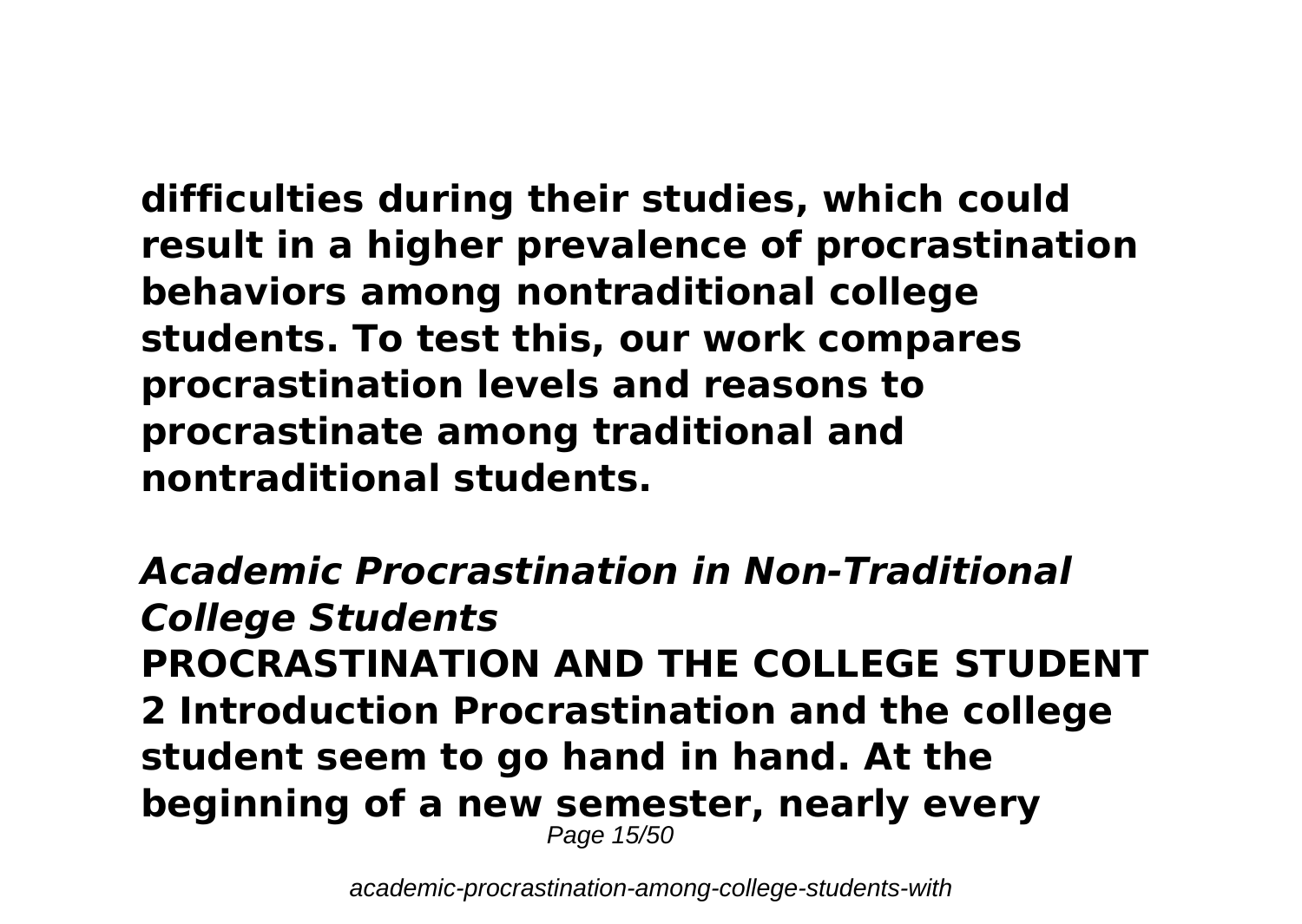**student makes the goal of finishing work on time, doing his or her best, and making good grades. In reality, most students put off the work until the last minute.**

## *Procrastination and the College Student: An Analysis on ...*

**Between 80 and 95 percent of college students procrastinate, according to the American Psychological Association. However, Josh Wede, an associate teaching professor of psychology at Penn State, said procrastination isn't just a problem for students — but for all people.**

Page 16/50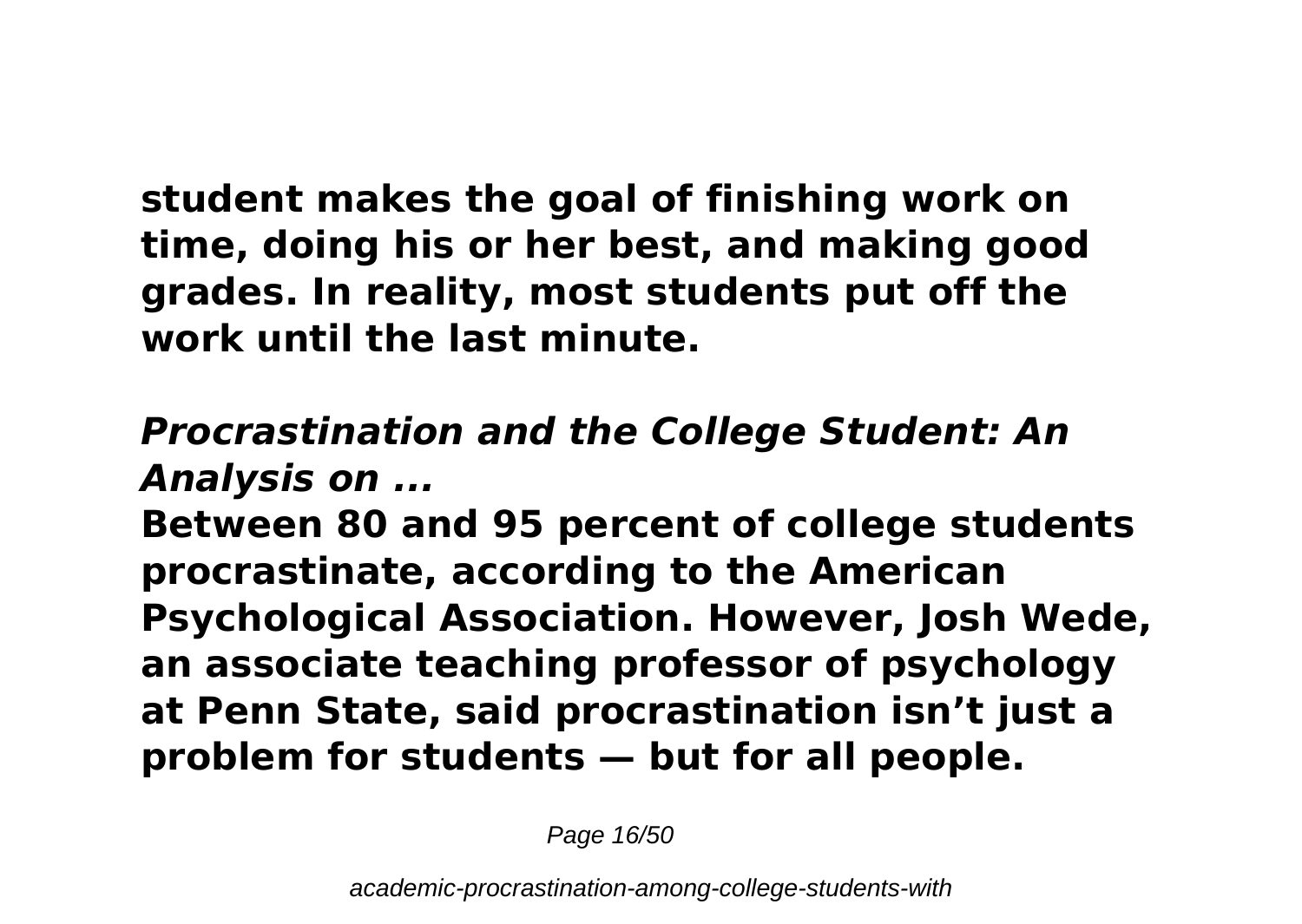## *The science behind procrastination: Why students do it ...*

**Although prior research has considerably documented the prevalence and correlates of academic procrastination in college students, relatively little is known about the role of longer volitional processes of goal striving, such as grit, on academic procrastination; moreover, the knowledge about direct and interactive effects of social context and personal characteristic on facilitating grit, which in turn mitigate academic procrastination, are still underexplored.**

Page 17/50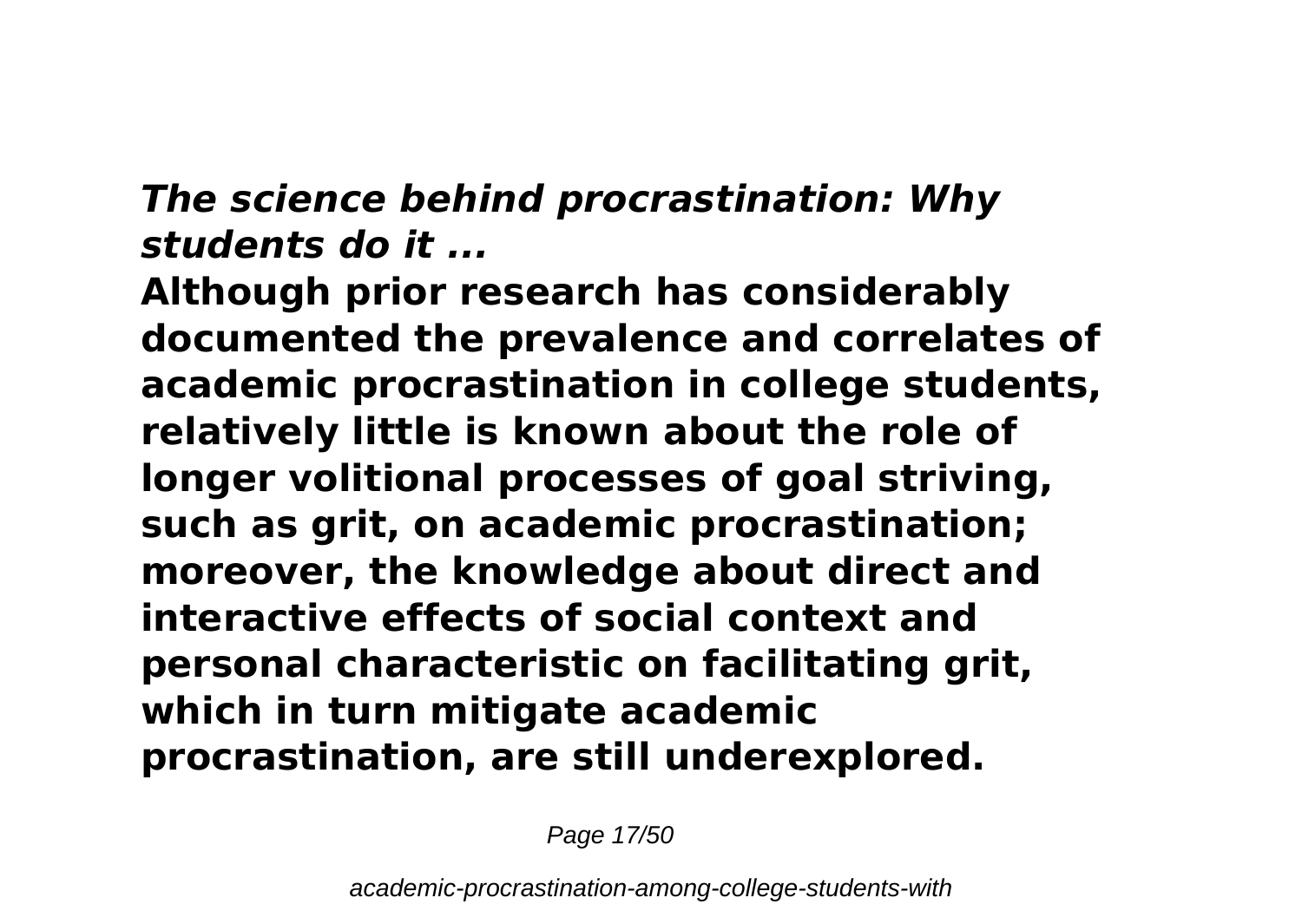## *Frontiers | Peer Attachment and Academic Procrastination ...*

**In addition to delayed enrollment, academic procrastination, which is experienced by approximately 95% of college students (Onwuegbuzie, 2004, p. 5), is often the byproduct of course anxiety. "Procrastination may be defined as a way to avoid or escape from undesirable tasks." (Gargari, Sabouri, & Norzad, 2011)**

*Procrastination, or the intentional delay of*

Page 18/50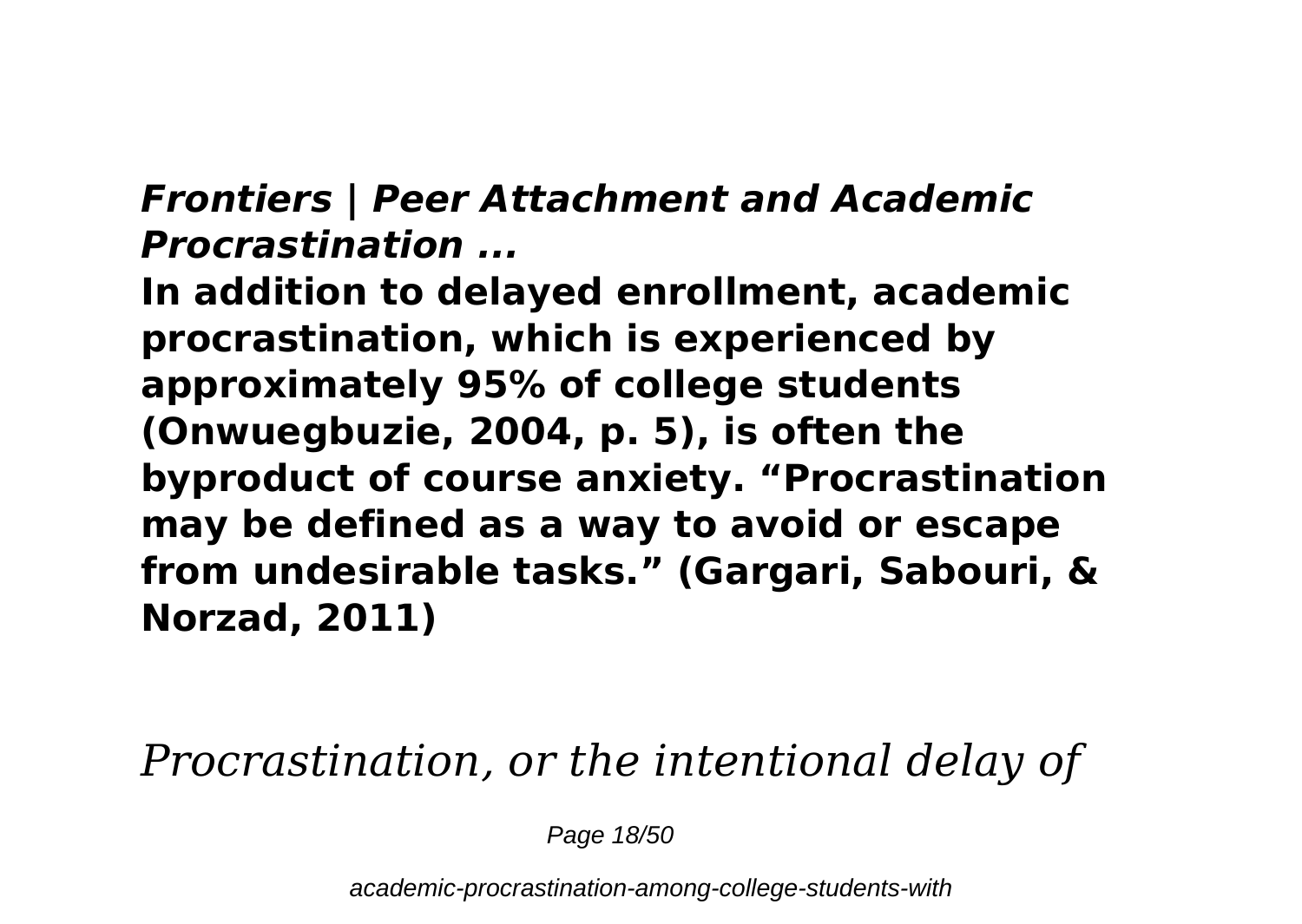*due tasks, is a widespread phenomenon in college settings. Because procrastination can negatively impact learning, achievement, academic self-efficacy,...*

*Procrastination Among College Students Inside the mind of a master procrastinator | Tim Urban Marty Lobdell - Study Less Study Smart LEADERSHIP LAB: The Craft of Writing Effectively Procrastination – 7 Steps to Cure Jordan Peterson's Ultimate Advice for Students and College Grads - STOP* Page 19/50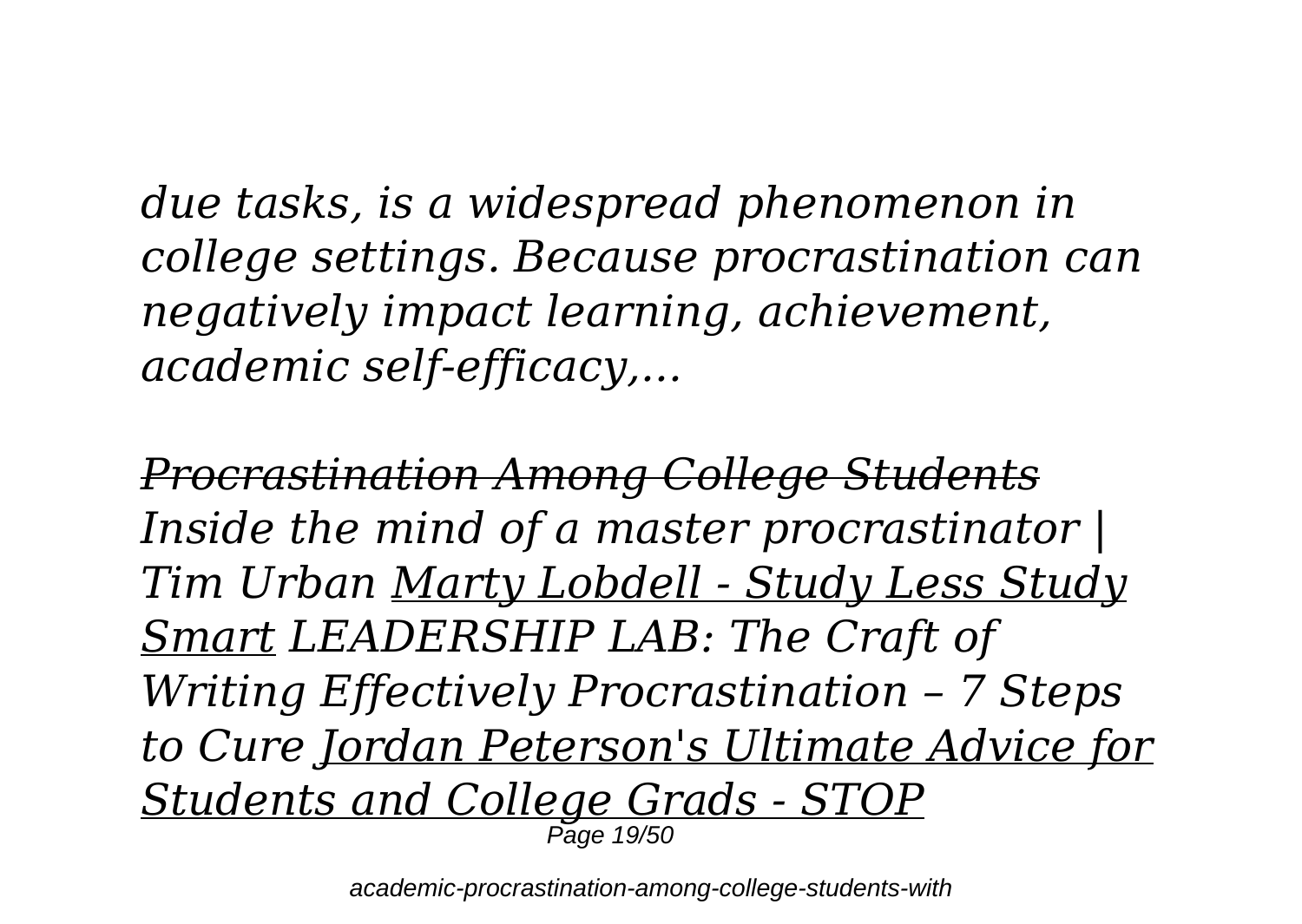*WASTING TIME writing 2,500 words in 4 HOURS! - Oxford Uni stress The ONLY way to stop procrastinating | Mel Robbins Academic Procrastination among Undergraduate Dentistry Students The surprising habits of original thinkers | Adam GrantPlagiarism - SNL 8 Habits of Highly Successful Students Grit: the power of passion and perseverance | Angela Lee Duckworth Academic Procrastination: How Are You Preparing for Finals? Papers \u0026 Essays: Crash Course Study* Page 20/50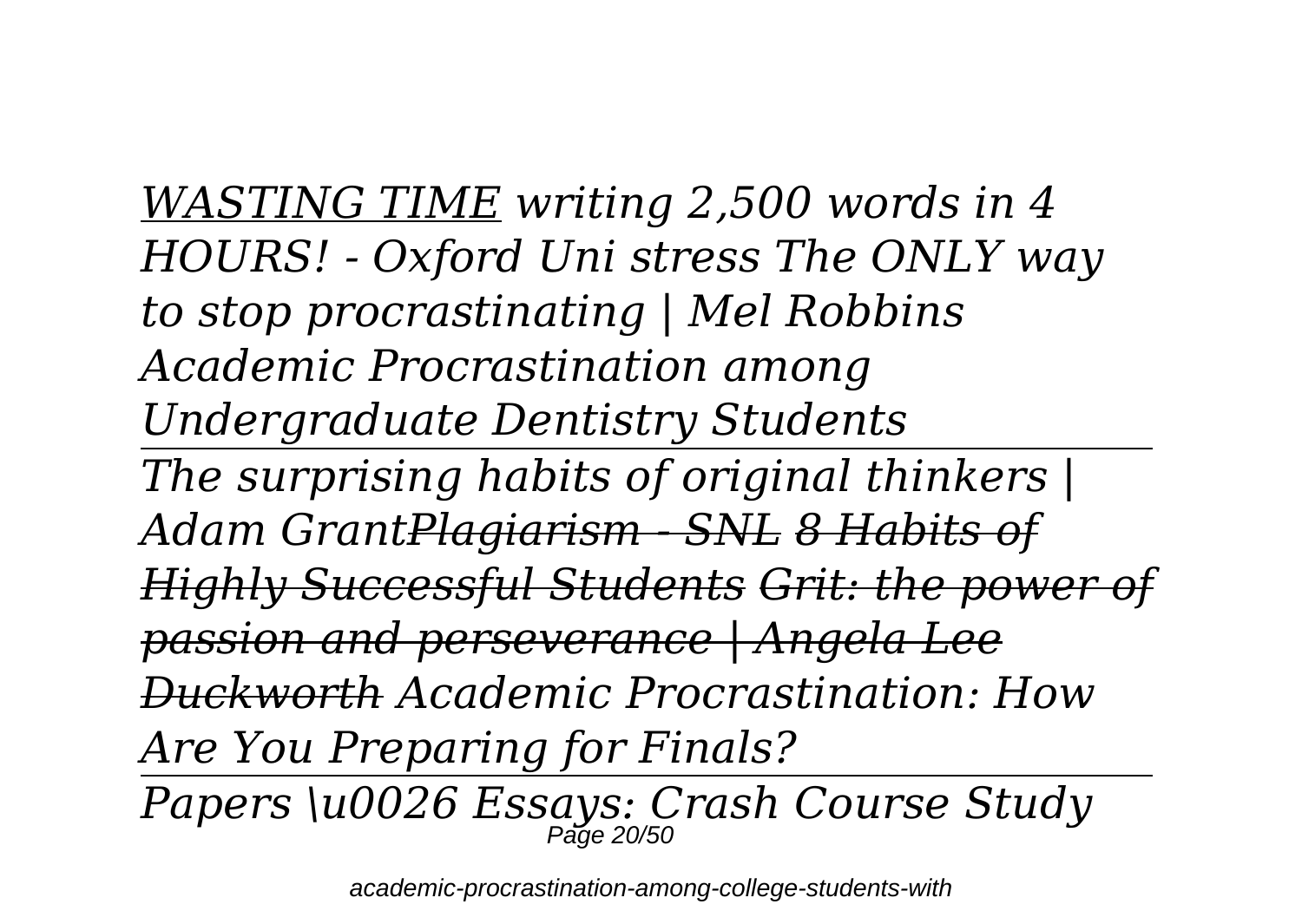*Skills #9How to manage your time more effectively (according to machines) - Brian Christian Learning how to learn | Barbara Oakley | TEDxOaklandUniversity Taking Notes: Crash Course Study Skills #1 10 Books EVERY Student Should Read - Essential Book Recommendations How to Research Any Topic | Essay \u0026 Writing AdviceAcademic Procrastination Among College Students Abstract. Procrastination, or the intentional delay of due tasks, is a widespread* Page 21/50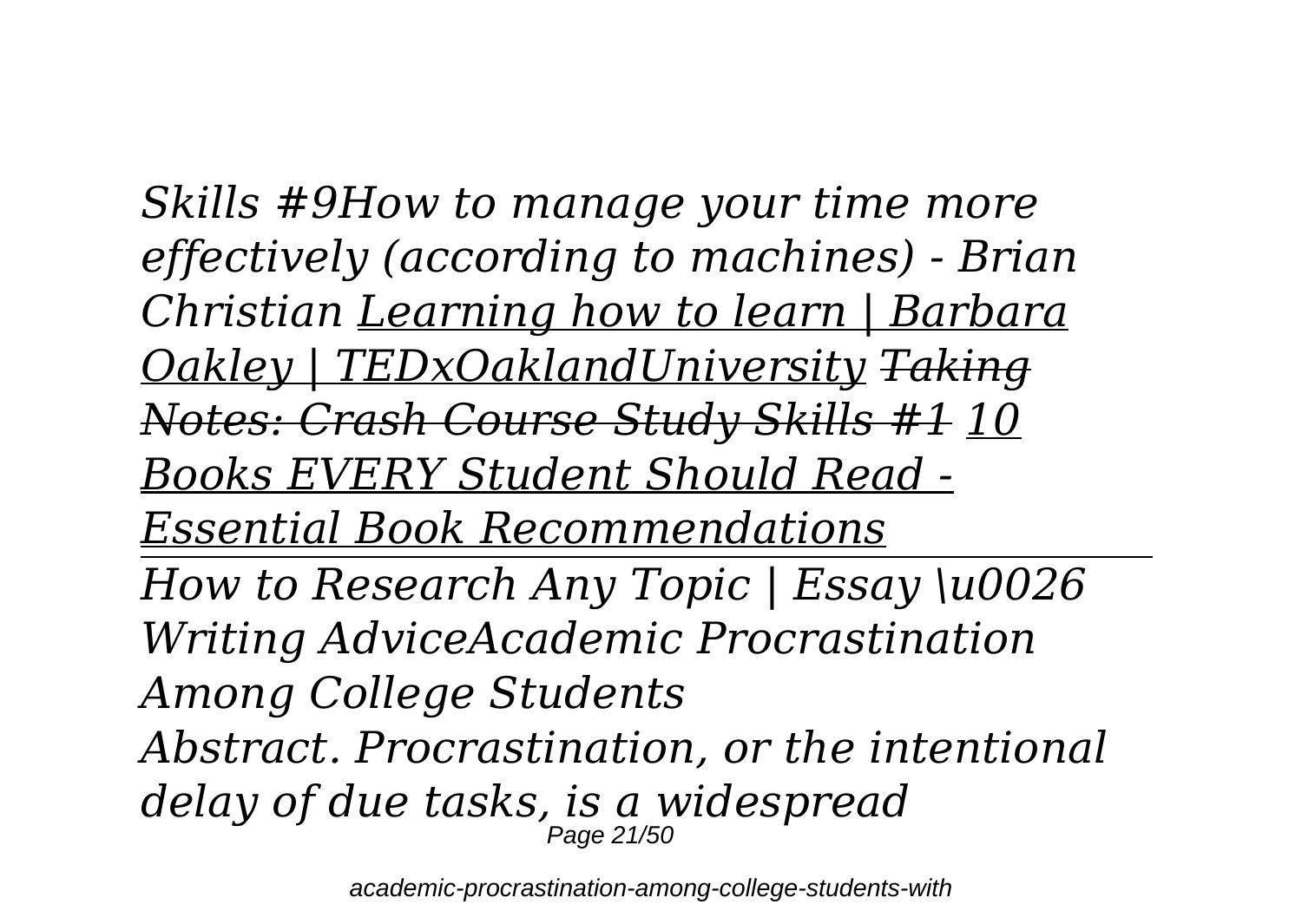*phenomenon in college settings. Because procrastination can negatively impact learning, achievement, academic self-efficacy, and quality of life, research has sought to understand the factors that produce and maintain this troublesome behavior.*

*Academic procrastination in college students: The role of ...*

*Academic procrastination among college students with learning disabilities: The role of positive and negative self-oriented* Page 22/50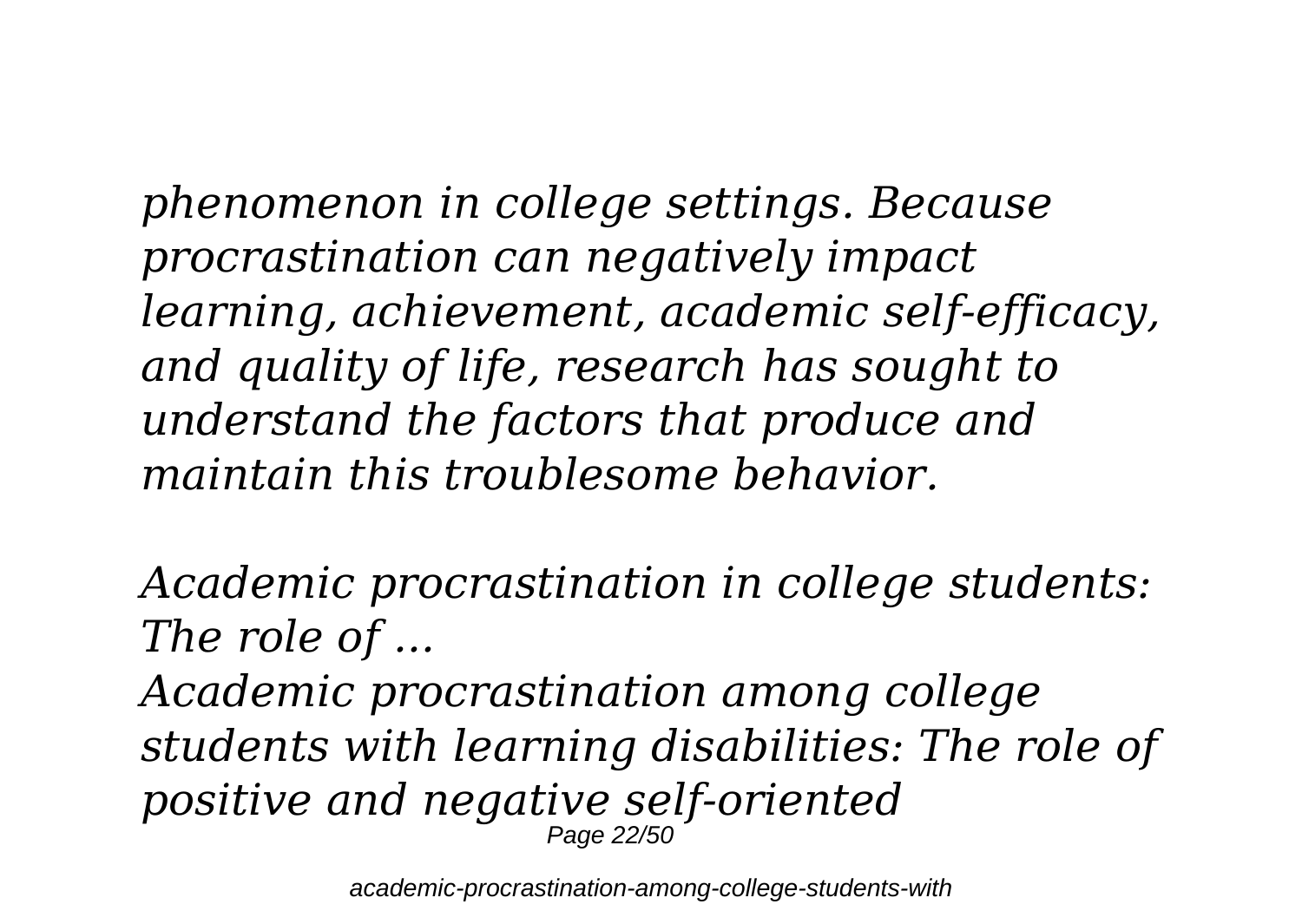*perfectionism in terms of gender, specialty and grade International Journal of Psycho-Educational Sciences, Volume (2), Issue. (1), April , 2013 5 Some students procrastinate until anxiety and worry reaches its highest level,*

*Academic procrastination among college students with ...*

*Procrastination, or the intentional delay of due tasks, is a widespread phenomenon in college settings. Because procrastination can* Page 23/50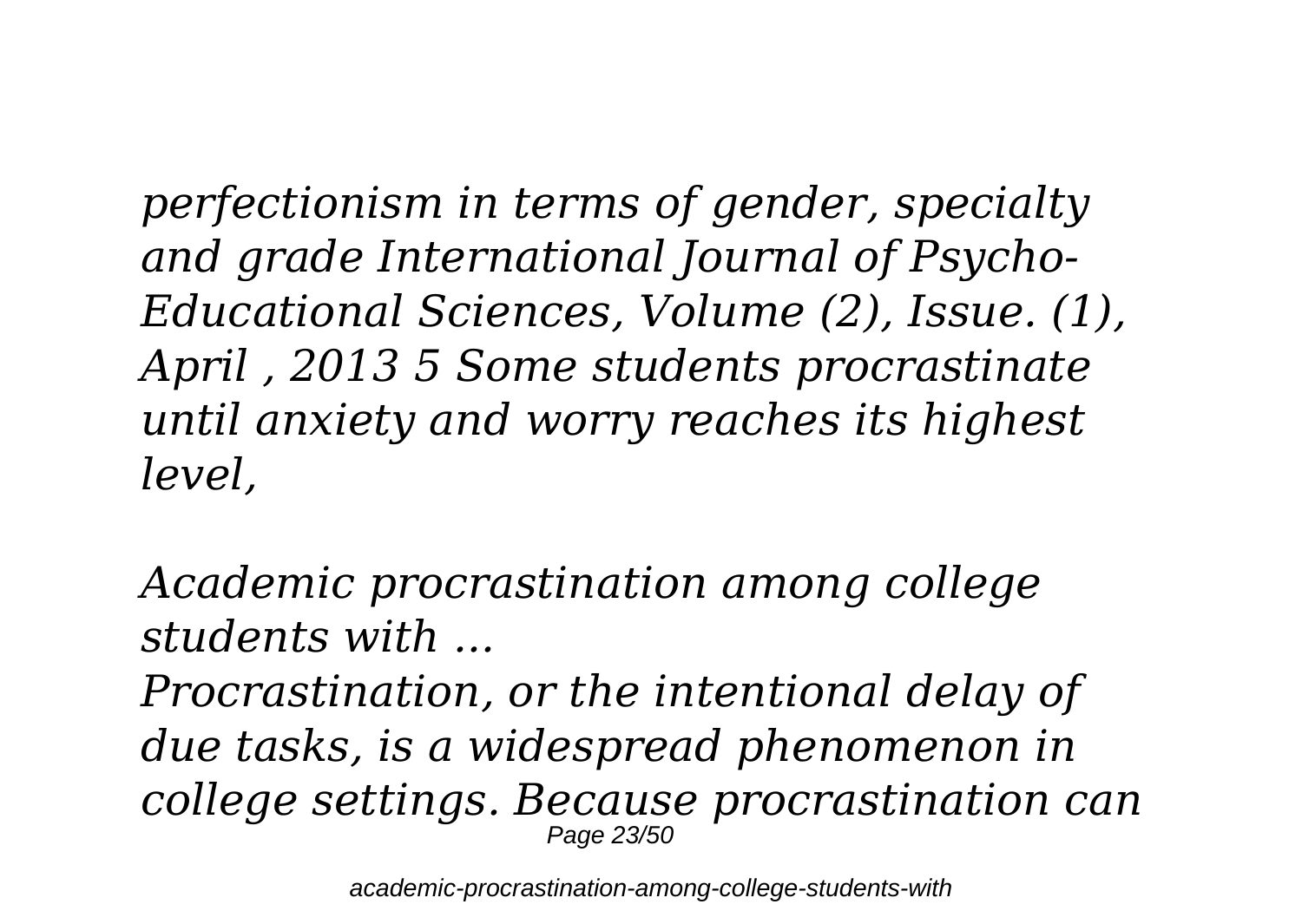*negatively impact learning, achievement, academic self-efficacy,...*

*(PDF) Academic procrastination in college students: The ...*

*Academic Procrastination and Perfectionism among College Students. Jinsha Nowrin.V. ACADEMIC The present paper in an attempt to explore Academic Procrastination in relation to Perfectionism among college students. The objectives of the study were - To study whether academic procrastination* Page 24/50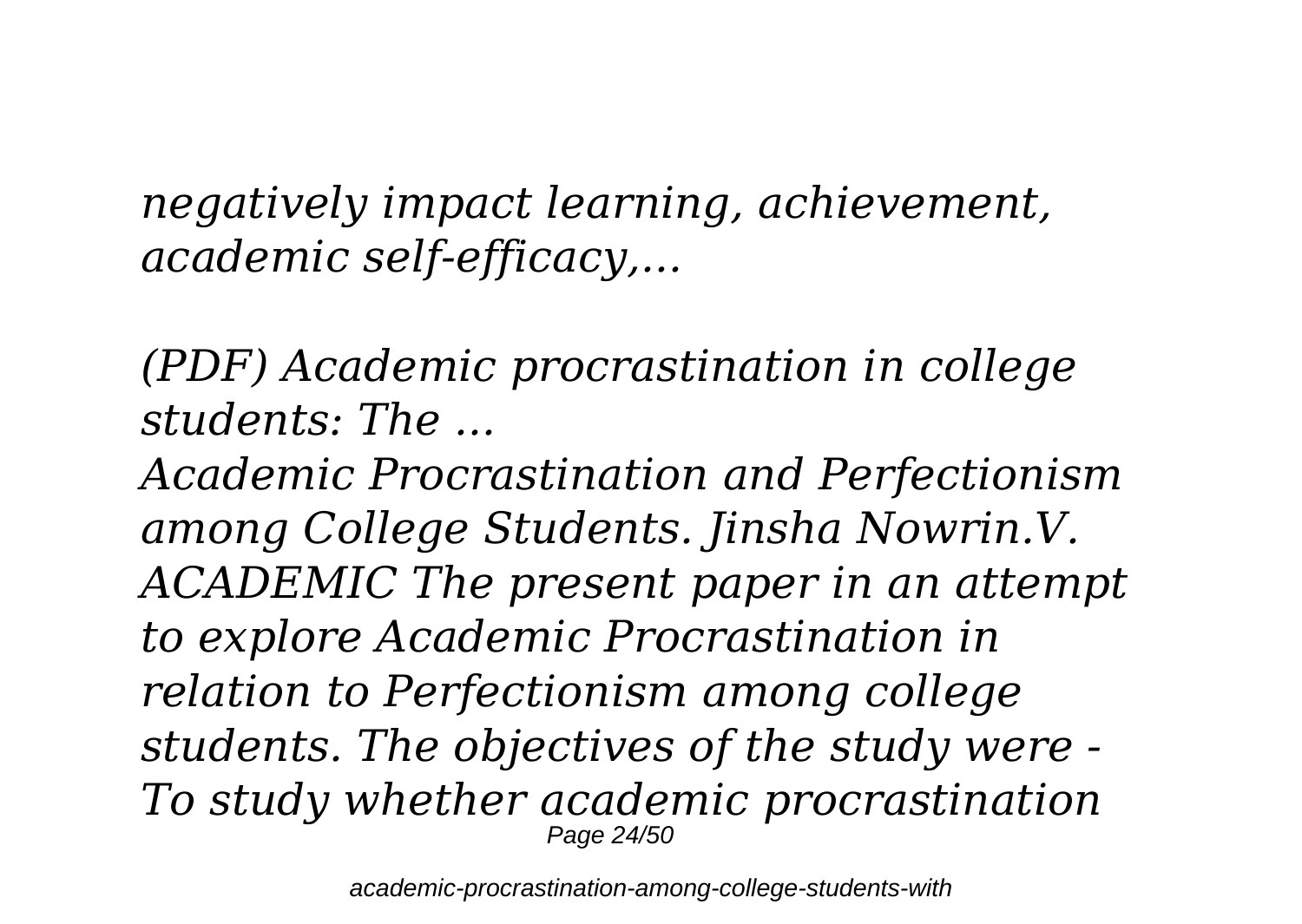*has any effect on perfectionism of college students and to study whether there is any difference in academic procrastination between males and females and to study whether there is any difference in ...*

*Academic Procrastination and Perfectionism among College ...*

*Statistics show that about eighty to ninety percent of college students procrastinate, and this causes problems when it comes to their line of study or coursework. Student* Page 25/50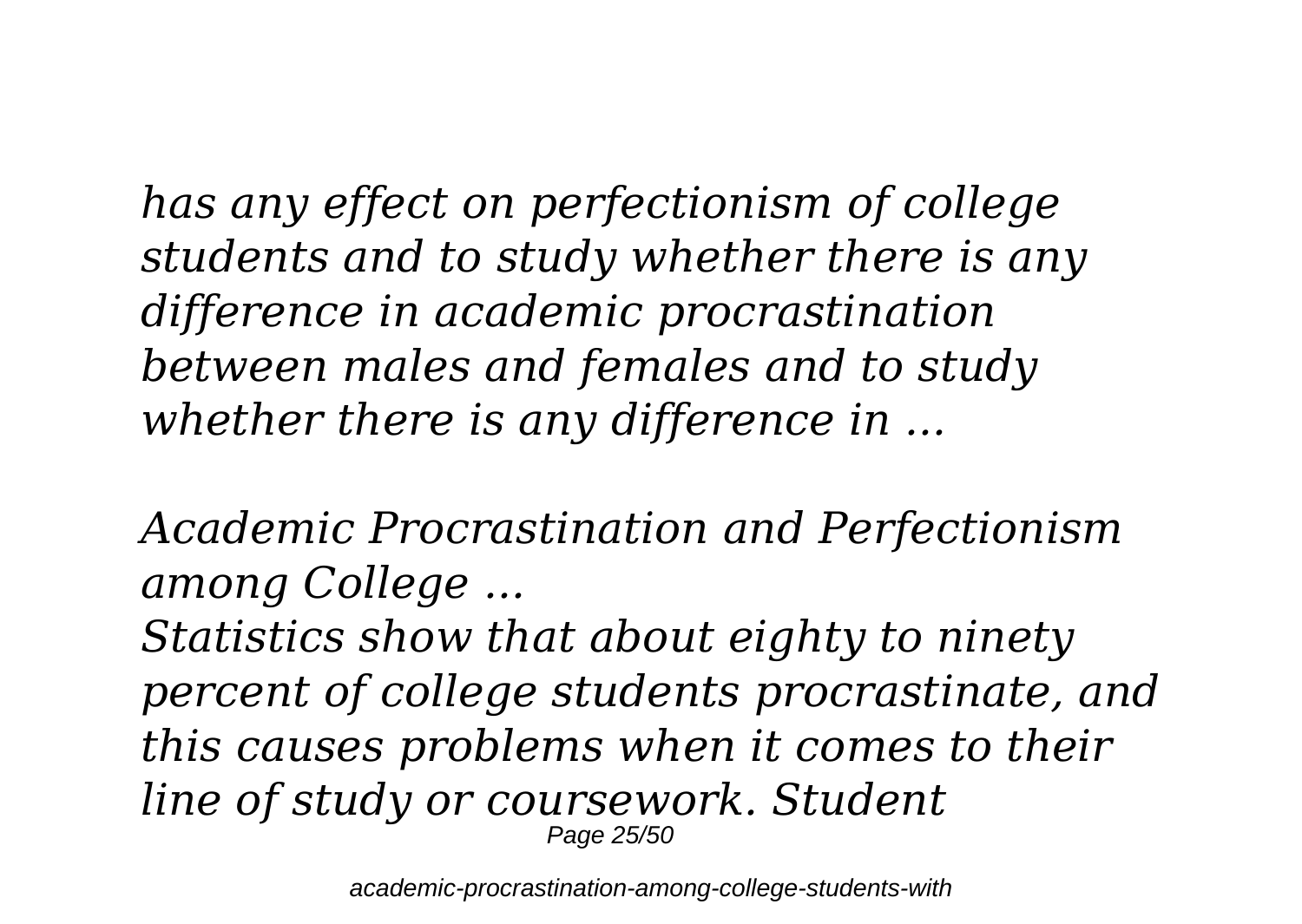*procrastination can negatively impact their lives by causing stress, unhappiness, and a lazy work ethic; though, there can be solutions to this problem.*

*The Impact of Procrastination on College Students | Bartleby The most common form of procrastination among college students is when students wait until the last minute to hand in assignments or prepare for exams. It affects mostly students who have their academic lives* Page 26/50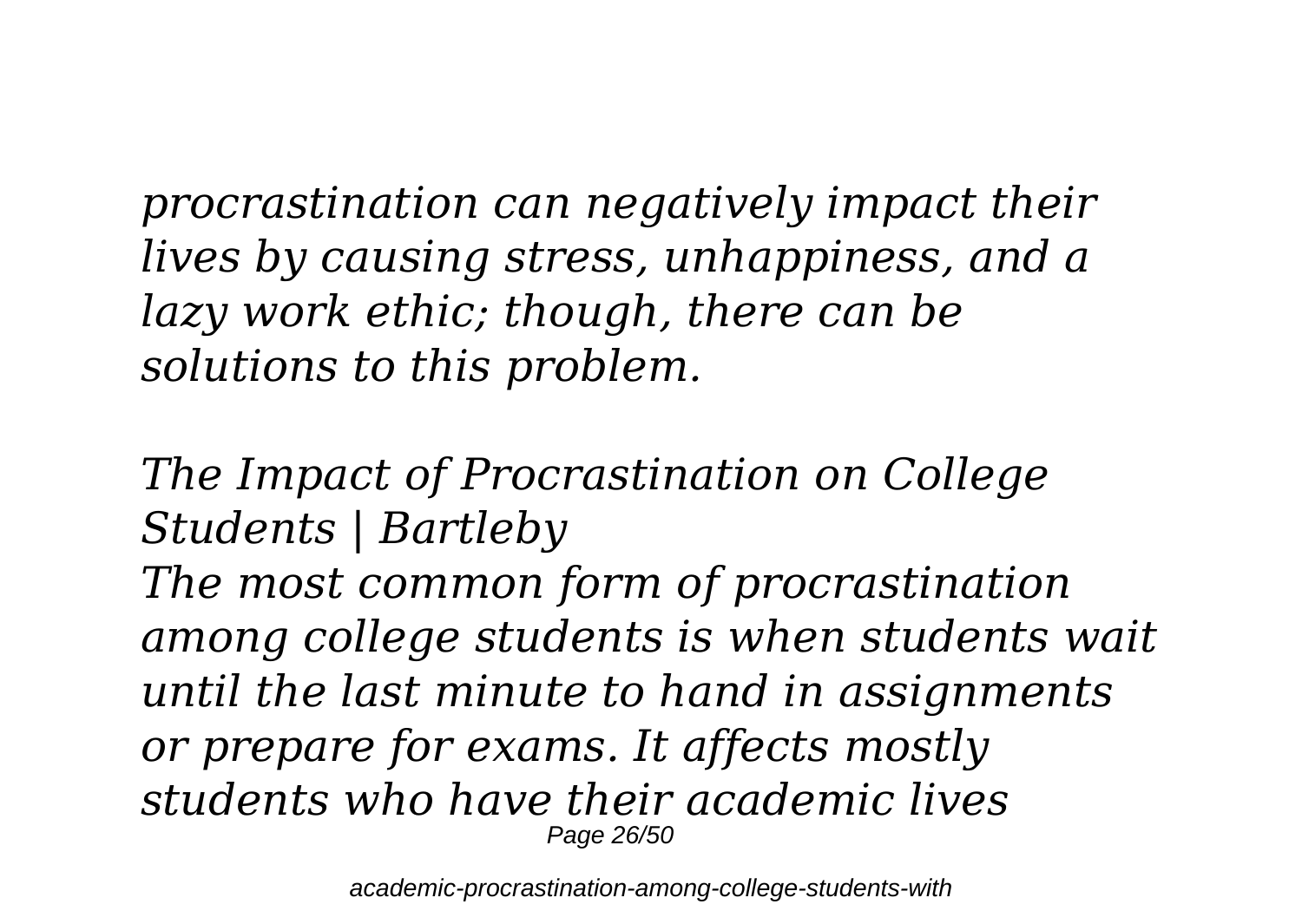*characterized by frequent and strict deadlines.*

*Academic procrastination amongst male and female students ...*

*Academic procrastination implies a delay in the fulfilment of educational assignments and is associated with undeveloped learning skills, lack of organization, forgetfulness, and behavioural rigidity.*

#### *ACADEMIC PROCRASTINATION AND* Page 27/50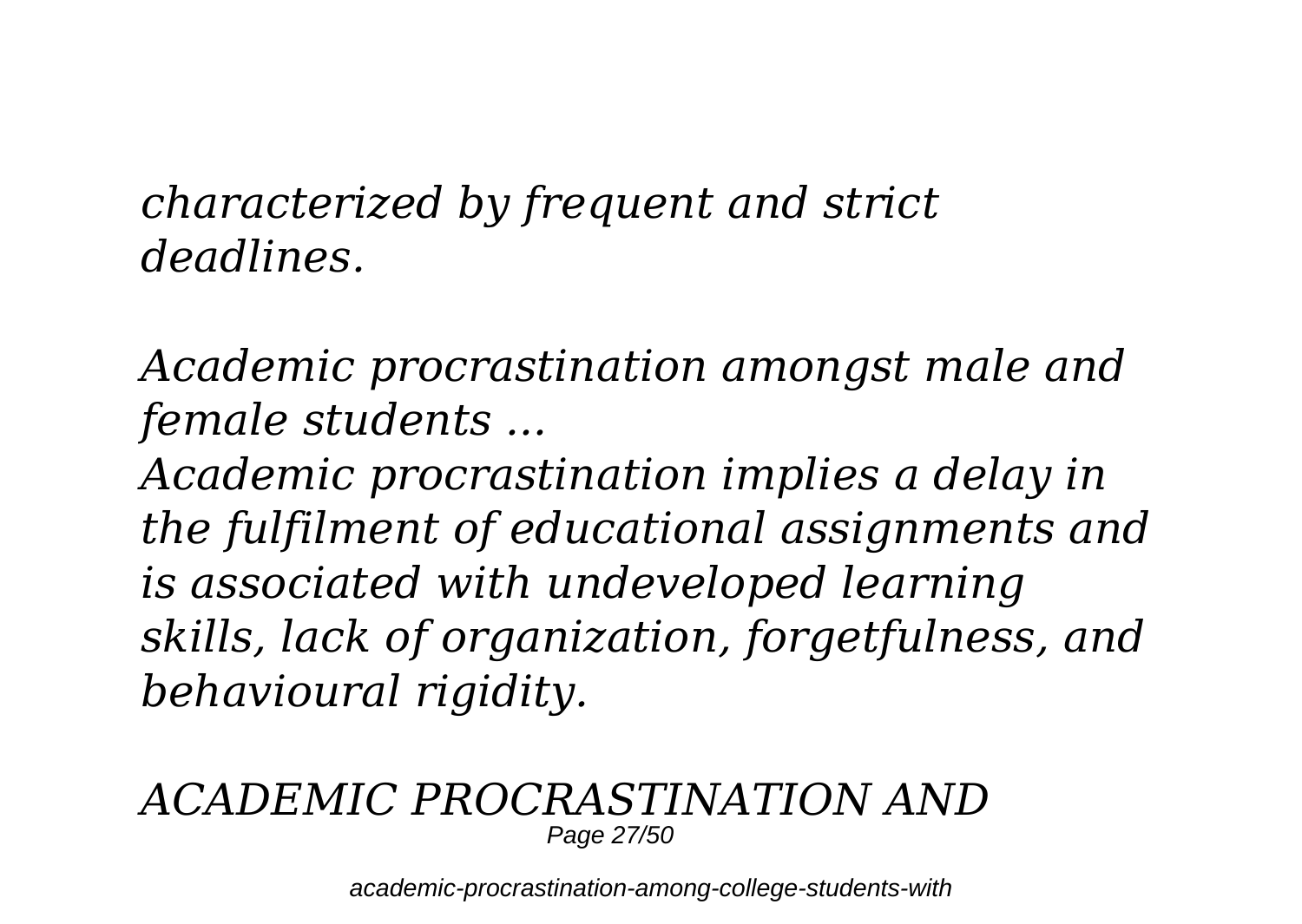*ANXIETY AMONG STUDENTS Academic procrastination can lead to a range of negative outcomes. Previous researches have suggested EI and self‐efficacy are associated with academic procrastination, but the underlying mechanism of the relationships between them is not clear. Therefore, it is important to determine how these two factors affect academic procrastination.*

#### *Emotional intelligence a academic* Page 28/50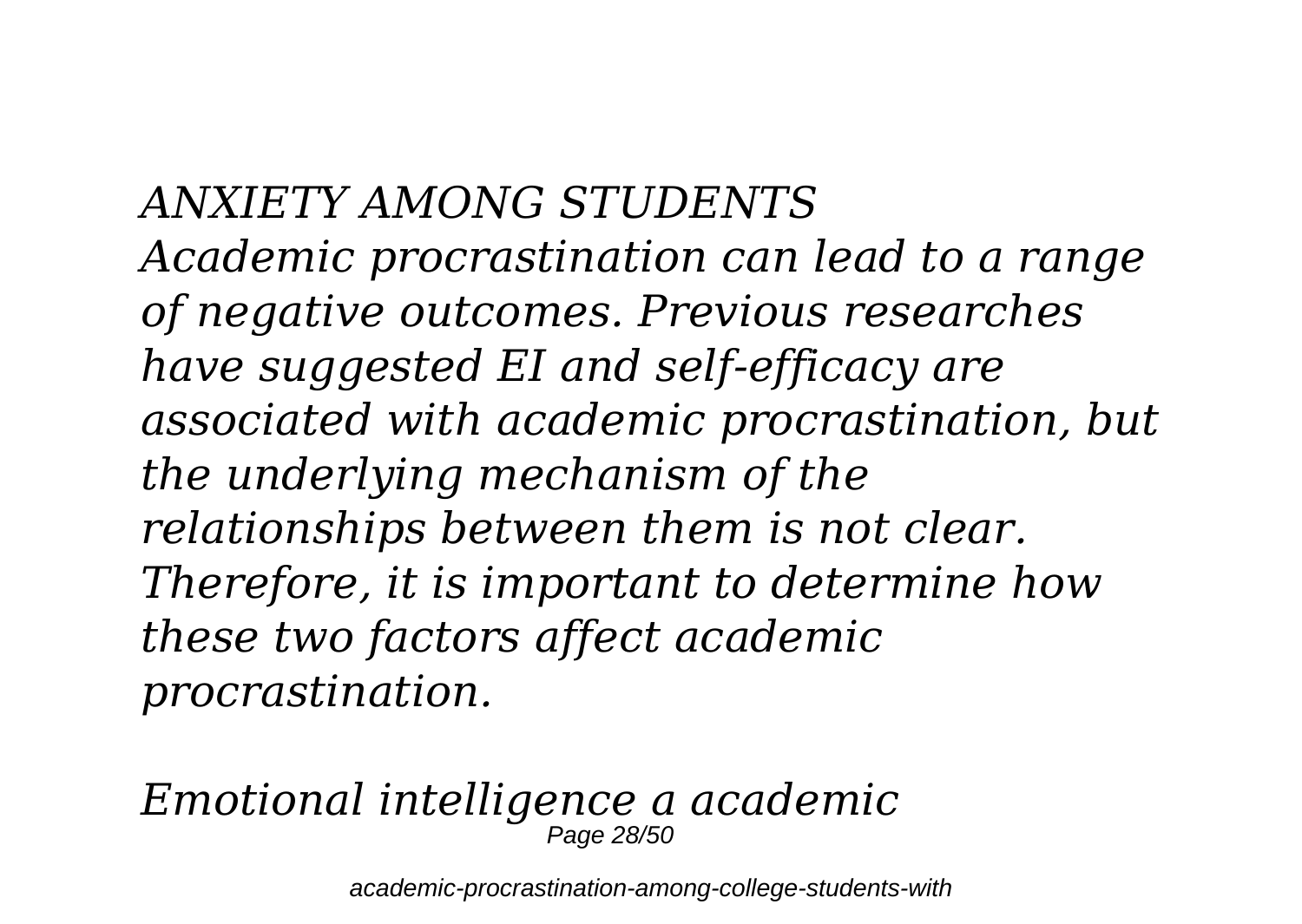*procrastination among ... The study concluded that procrastination effects on the academic performance of students in terms of classroom learning and participation in activities, submission of their assignments, preparing...*

*(PDF) Analysis of procrastination among university students procrastinations and implication of procrastination on students' academic performance are properly discussed and why* Page 29/50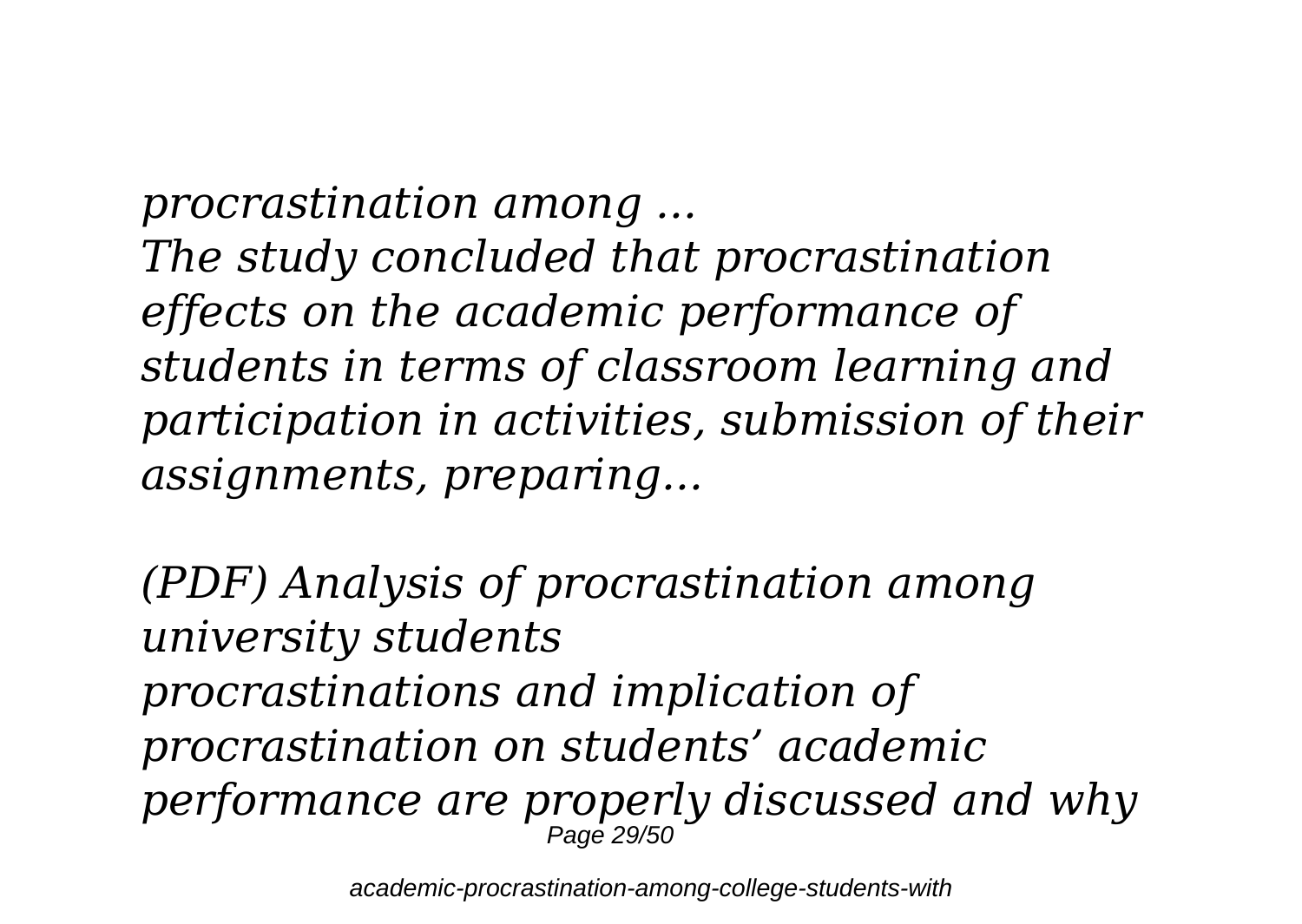*students procrastinate is thoroughly explained. KEYWORDS: Procrastination, Students, Academic, Performance INTRODUCTION Procrastination is an act everyone takes a part in everyday, regardless of their situation in life.*

*THE IMPACT OF PROCRASTINATION ON STUDENTS ACADEMIC ...*

*Onwuegbuzie (2004) demonstrated that procrastination is higher when studying for exams among high school and undergraduate* Page 30/50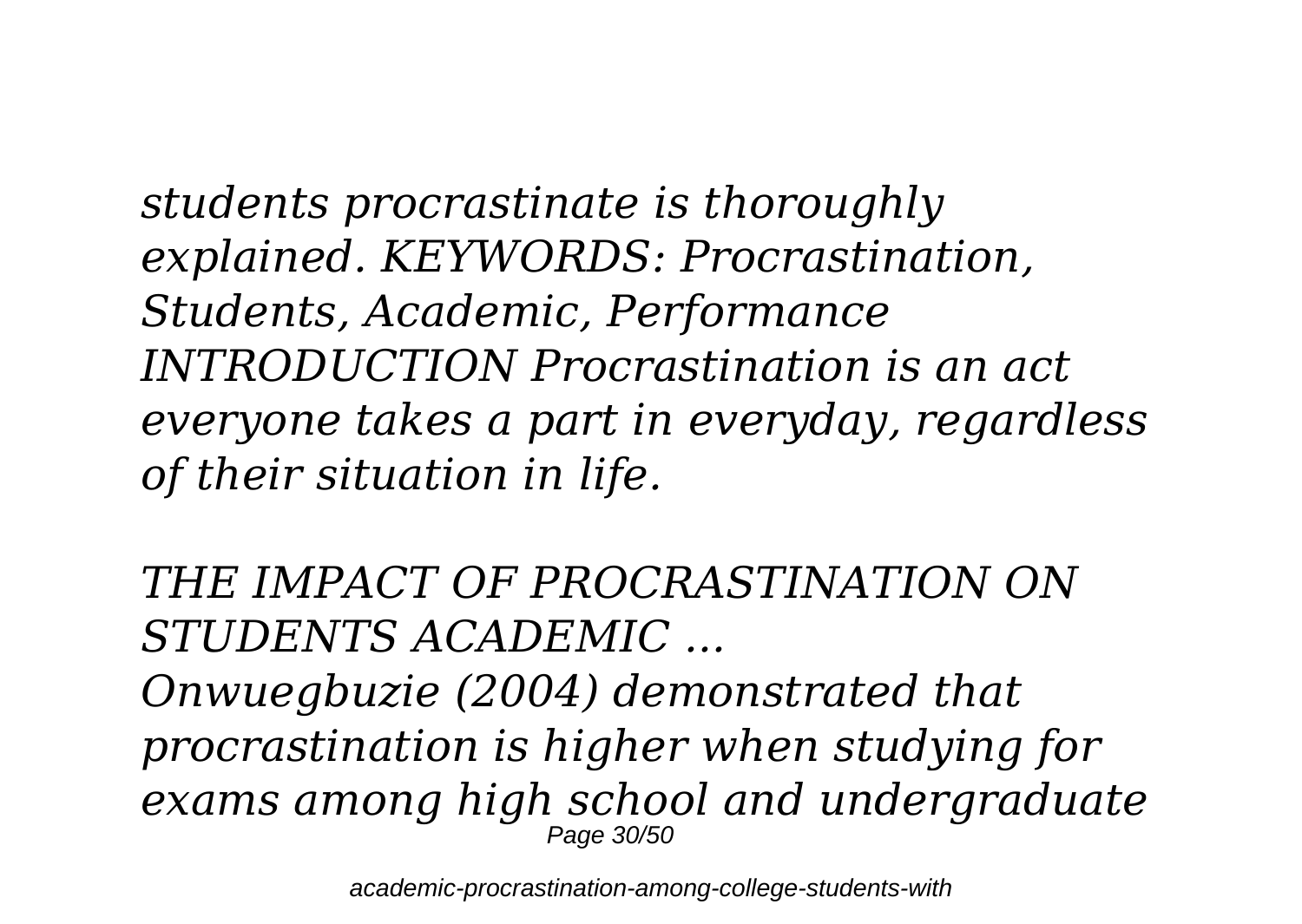*students. According to third hypothesis, procrastination will be higher in students of age less than 20 years than above 20 years.*

*Mussarat Jabeen Khan Hafsa Arif Syeda Sumbul Noor Sidra Muneer*

*with 150 undergraduate college students in Turkey, 38% procrastinated when writing a term. paper 56% reported procrastination when studying for an exam, and 39% procrastinated on. completed reading assignments. Very few studies have* Page 31/50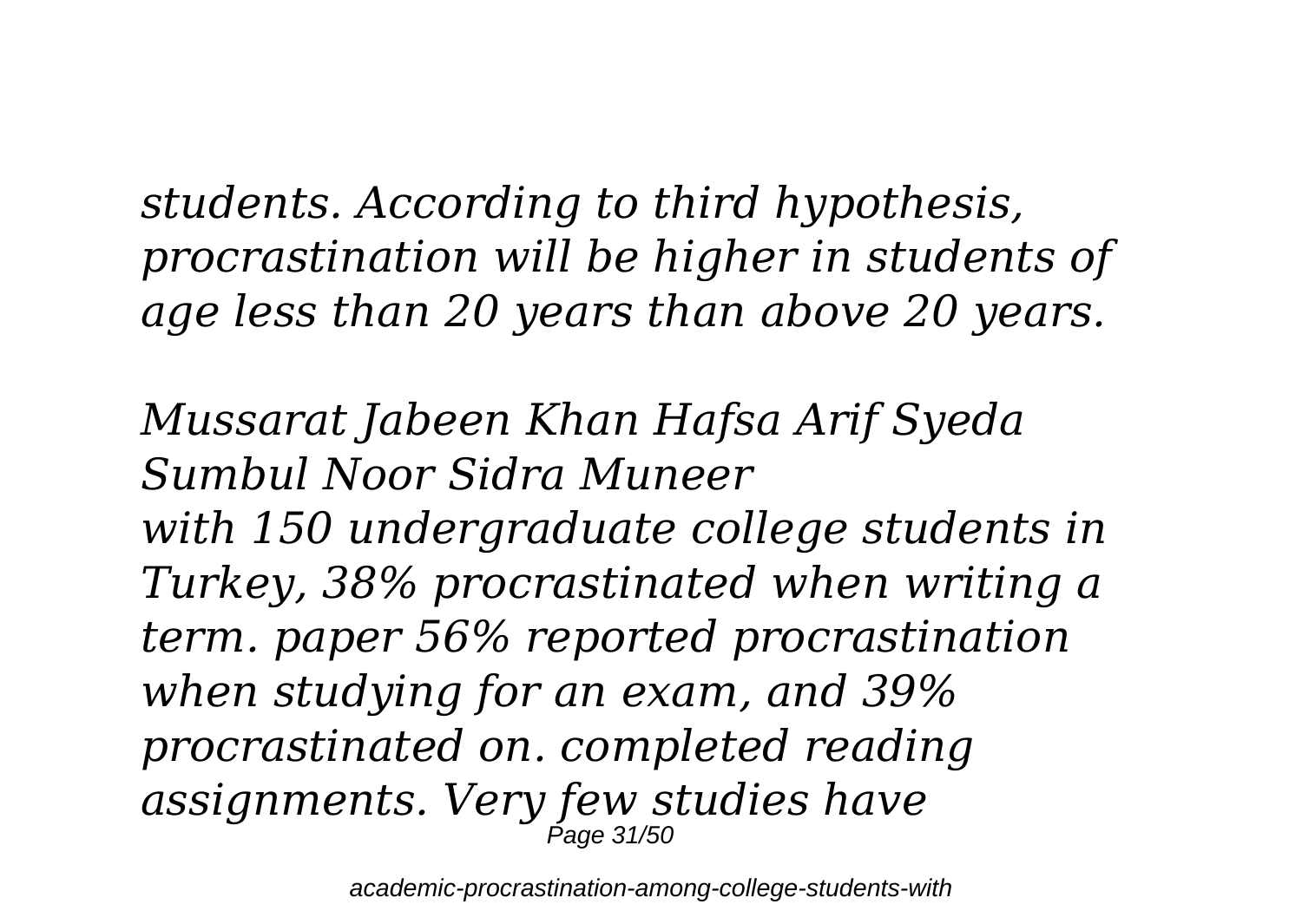*investigated procrastination on academic tasks with high school.*

*Georgia State University ScholarWorks @ Georgia State ...*

*Procrastination and College Students Essay Procrastination On College Students : Procrastination. Procrastination in College Writing Out of all of the different... The Impact of Procrastination on College Students. INTRODUCTION A. Background of the Study Procrastination is the act... College* Page 32/50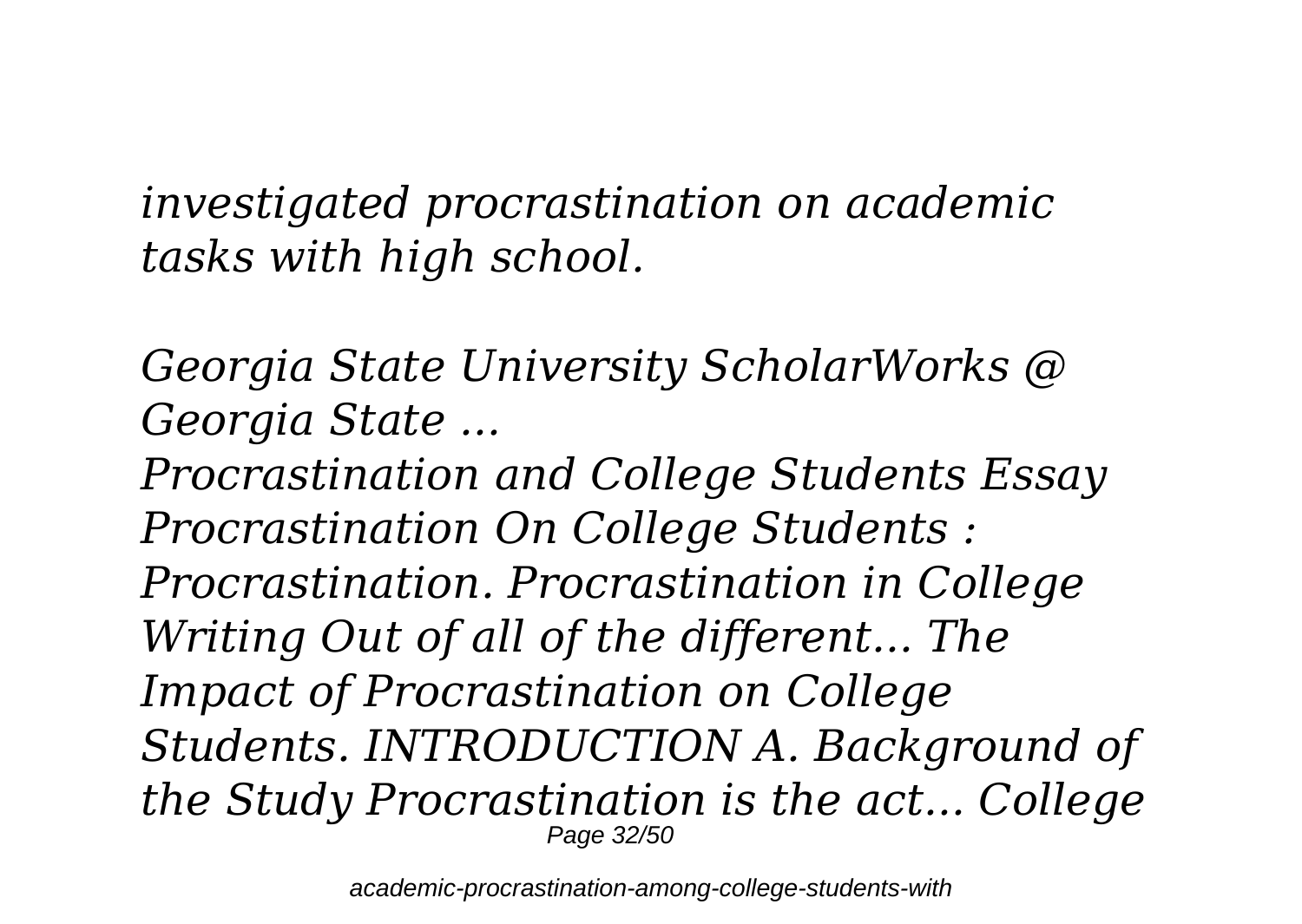*Procrastination and College Students Essay - 919 Words ...*

*...*

*This type of university students finds some difficulties during their studies, which could result in a higher prevalence of procrastination behaviors among nontraditional college students. To test this, our work compares procrastination levels and reasons to procrastinate among traditional and nontraditional students.* Page 33/50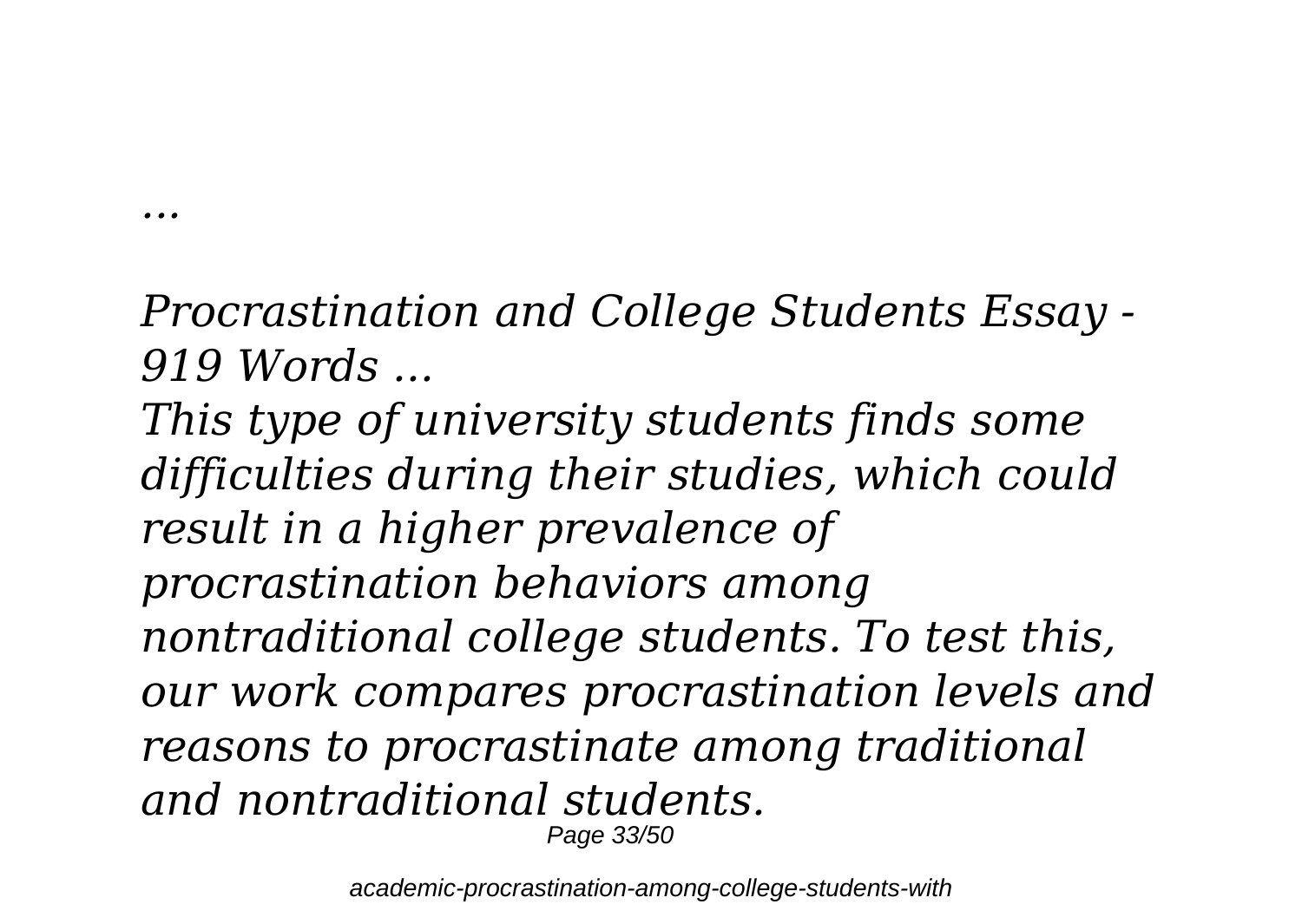*Academic Procrastination in Non-Traditional College Students PROCRASTINATION AND THE COLLEGE STUDENT 2 Introduction Procrastination and the college student seem to go hand in hand. At the beginning of a new semester, nearly every student makes the goal of finishing work on time, doing his or her best, and making good grades. In reality, most students put off the work until the last minute.*

Page 34/50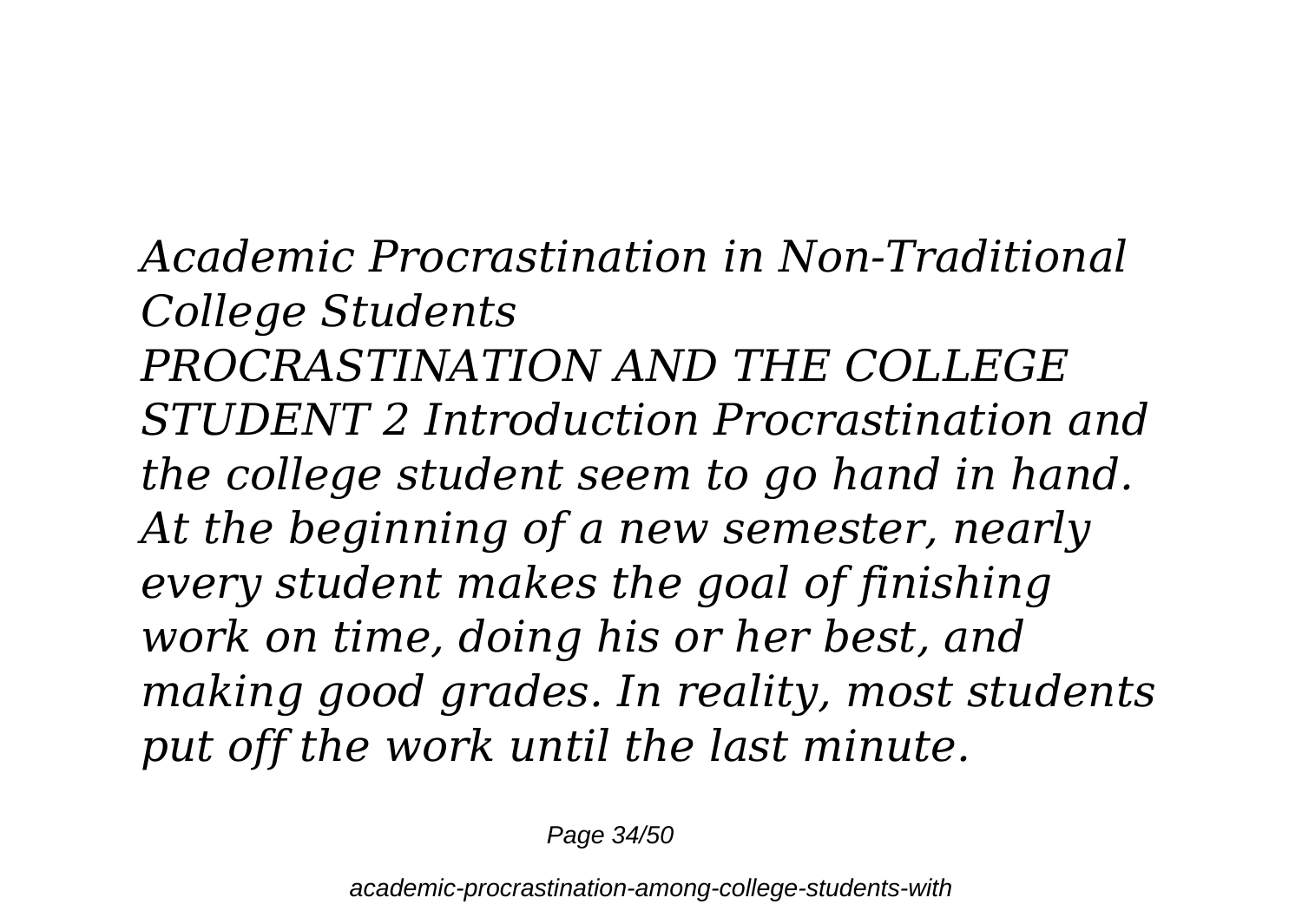*Procrastination and the College Student: An Analysis on ...*

*Between 80 and 95 percent of college students procrastinate, according to the American Psychological Association. However, Josh Wede, an associate teaching professor of psychology at Penn State, said procrastination isn't just a problem for students — but for all people.*

*The science behind procrastination: Why students do it ...*

Page 35/50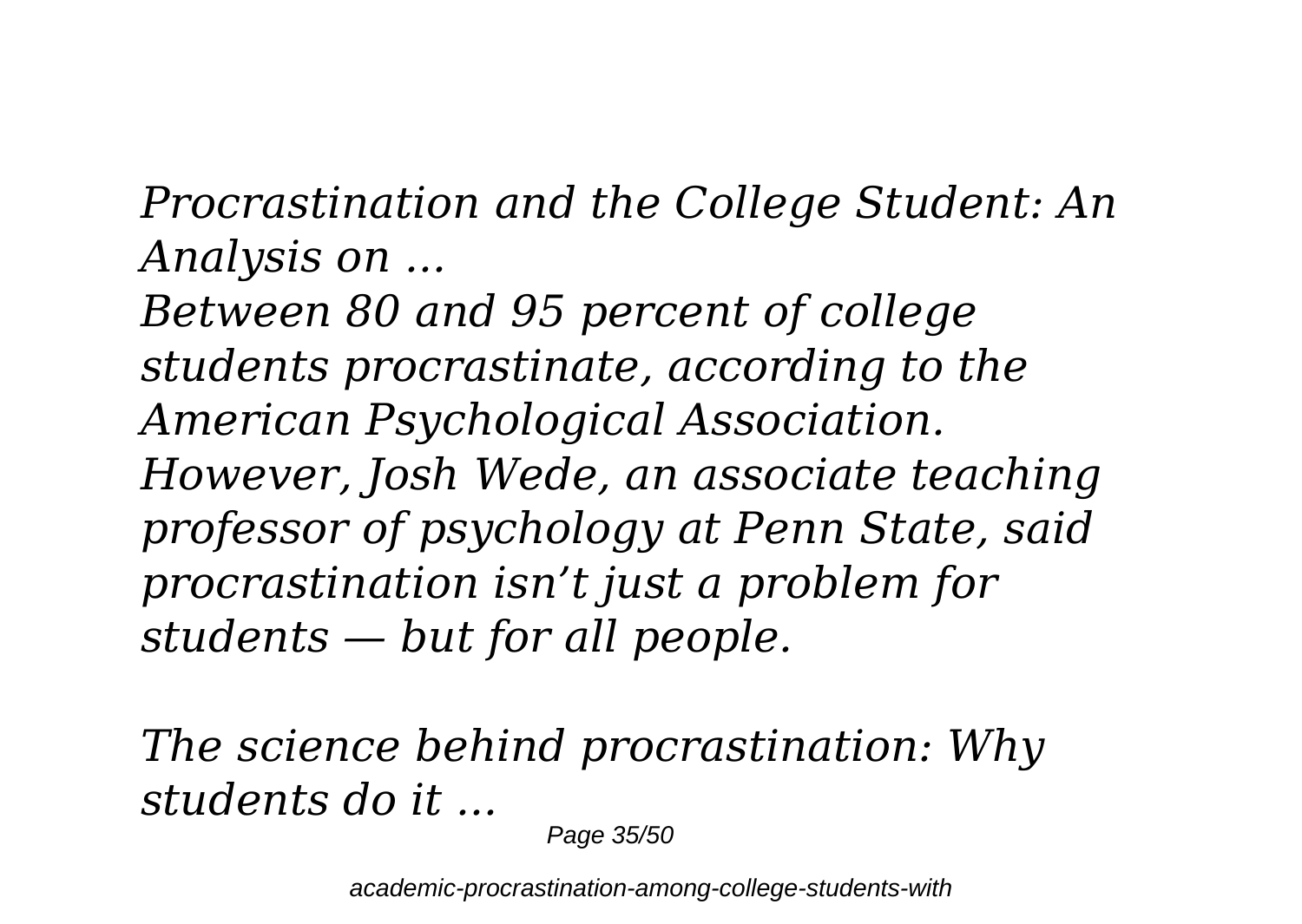*Although prior research has considerably documented the prevalence and correlates of academic procrastination in college students, relatively little is known about the role of longer volitional processes of goal striving, such as grit, on academic procrastination; moreover, the knowledge about direct and interactive effects of social context and personal characteristic on facilitating grit, which in turn mitigate academic procrastination, are still underexplored.*

Page 36/50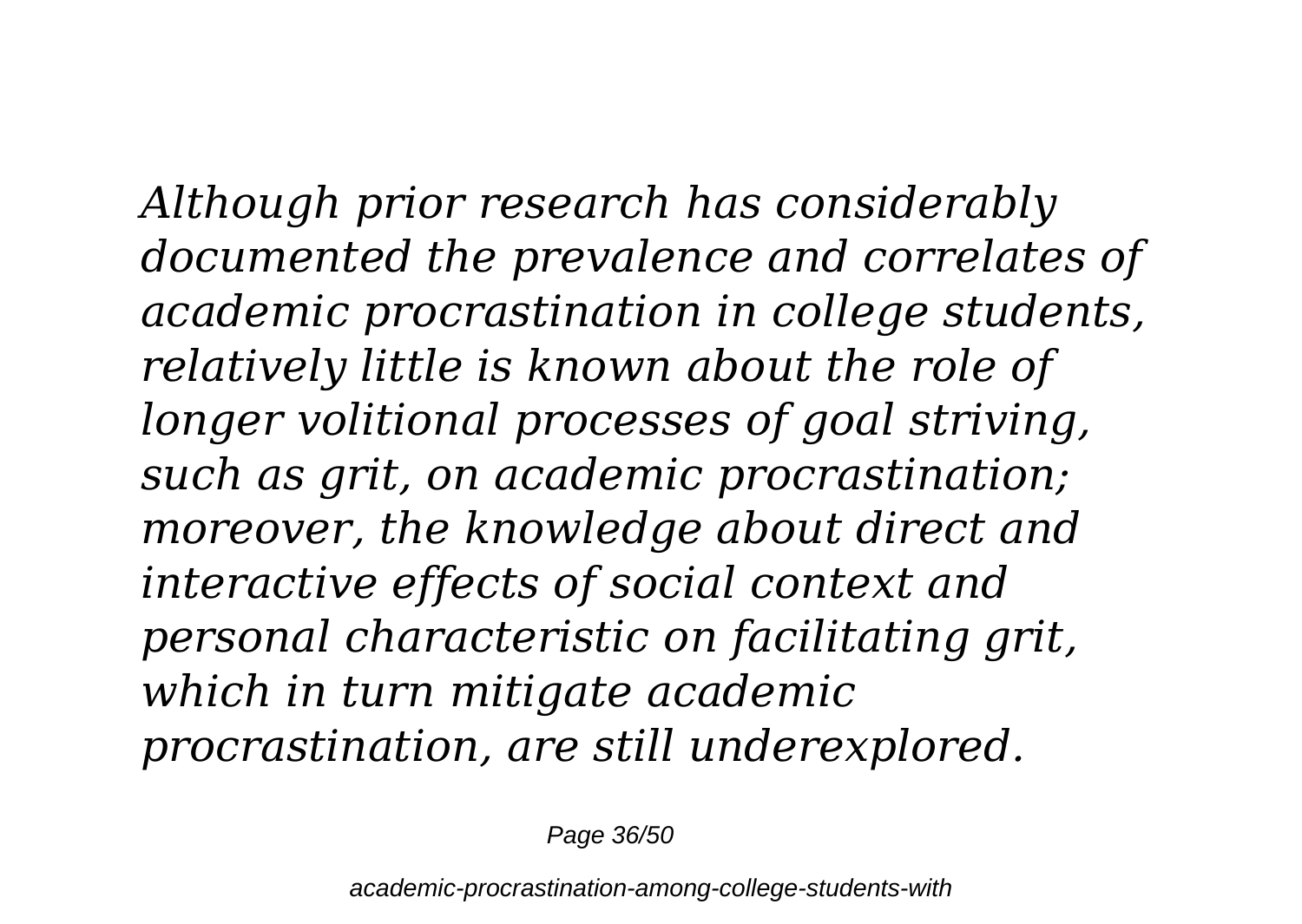*Frontiers | Peer Attachment and Academic Procrastination ...*

*In addition to delayed enrollment, academic procrastination, which is experienced by approximately 95% of college students (Onwuegbuzie, 2004, p. 5), is often the byproduct of course anxiety. "Procrastination may be defined as a way to avoid or escape from undesirable tasks." (Gargari, Sabouri, & Norzad, 2011)*

Page 37/50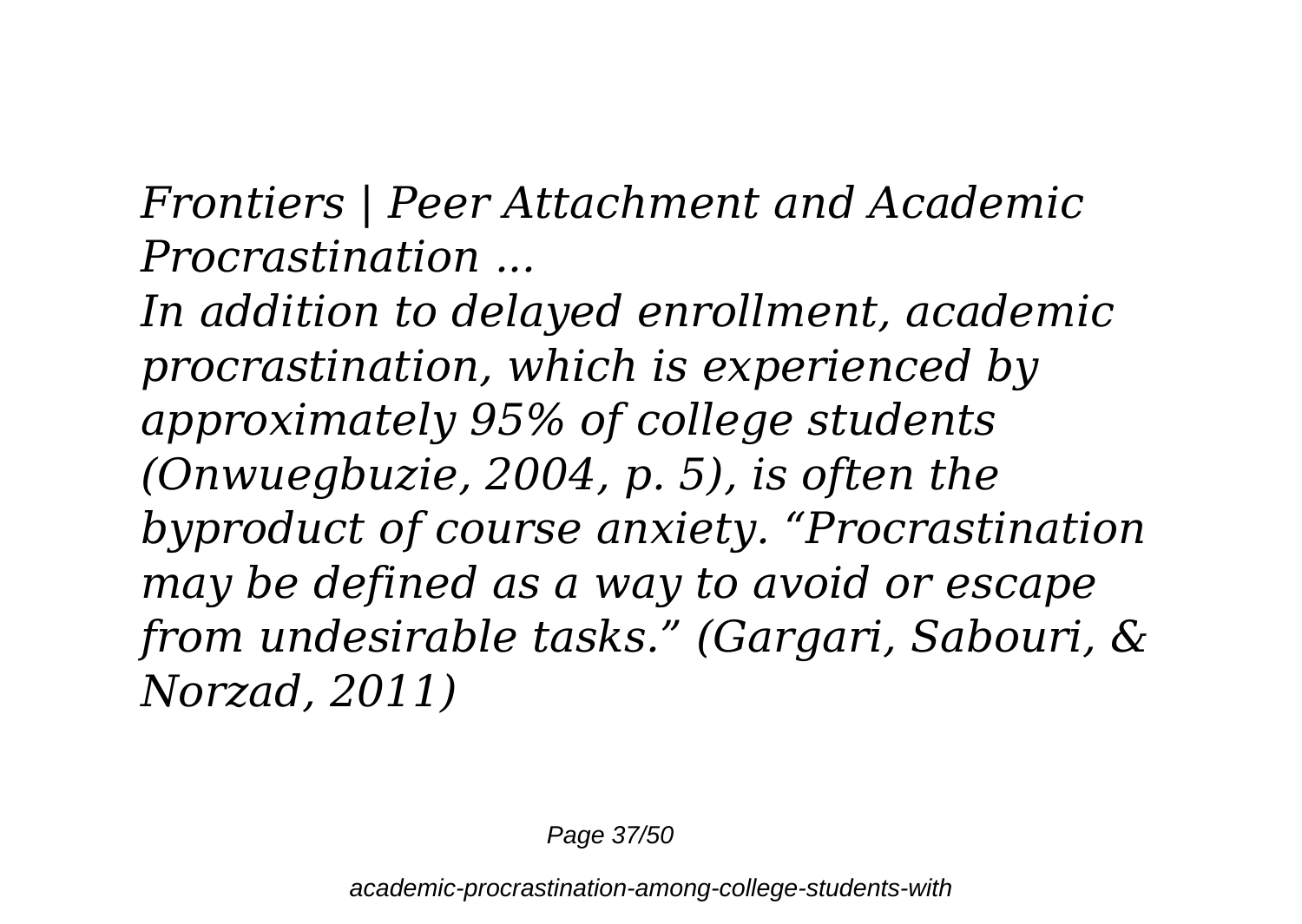*ACADEMIC PROCRASTINATION AND ANXIETY AMONG STUDENTS Abstract. Procrastination, or the intentional delay of due tasks, is a widespread phenomenon in college settings. Because procrastination can negatively impact learning, achievement, academic self-efficacy, and quality of life, research has sought to understand the factors that produce and maintain this troublesome behavior.*

Page 38/50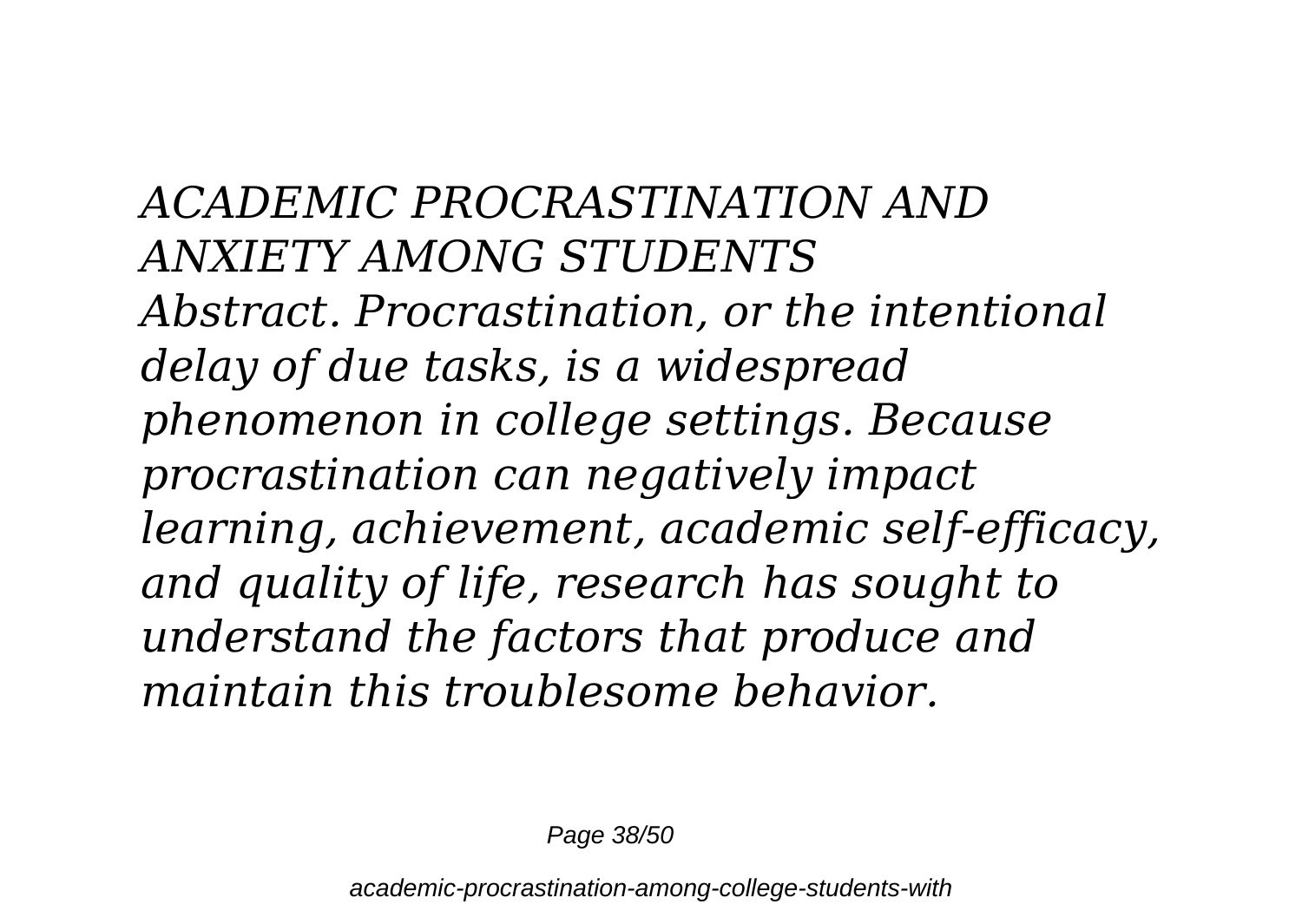*In addition to delayed enrollment, academic procrastination, which is experienced by approximately 95% of college students (Onwuegbuzie, 2004, p. 5), is often the byproduct of course anxiety. "Procrastination may be defined as a way to avoid or escape from undesirable tasks." (Gargari, Sabouri, & Norzad, 2011) Academic Procrastination and Perfectionism among College Students. Jinsha Nowrin.V. ACADEMIC The present paper in an attempt to explore Academic Procrastination in relation to Perfectionism among college students. The objectives of the study were - To study whether academic procrastination has any effect* Page 39/50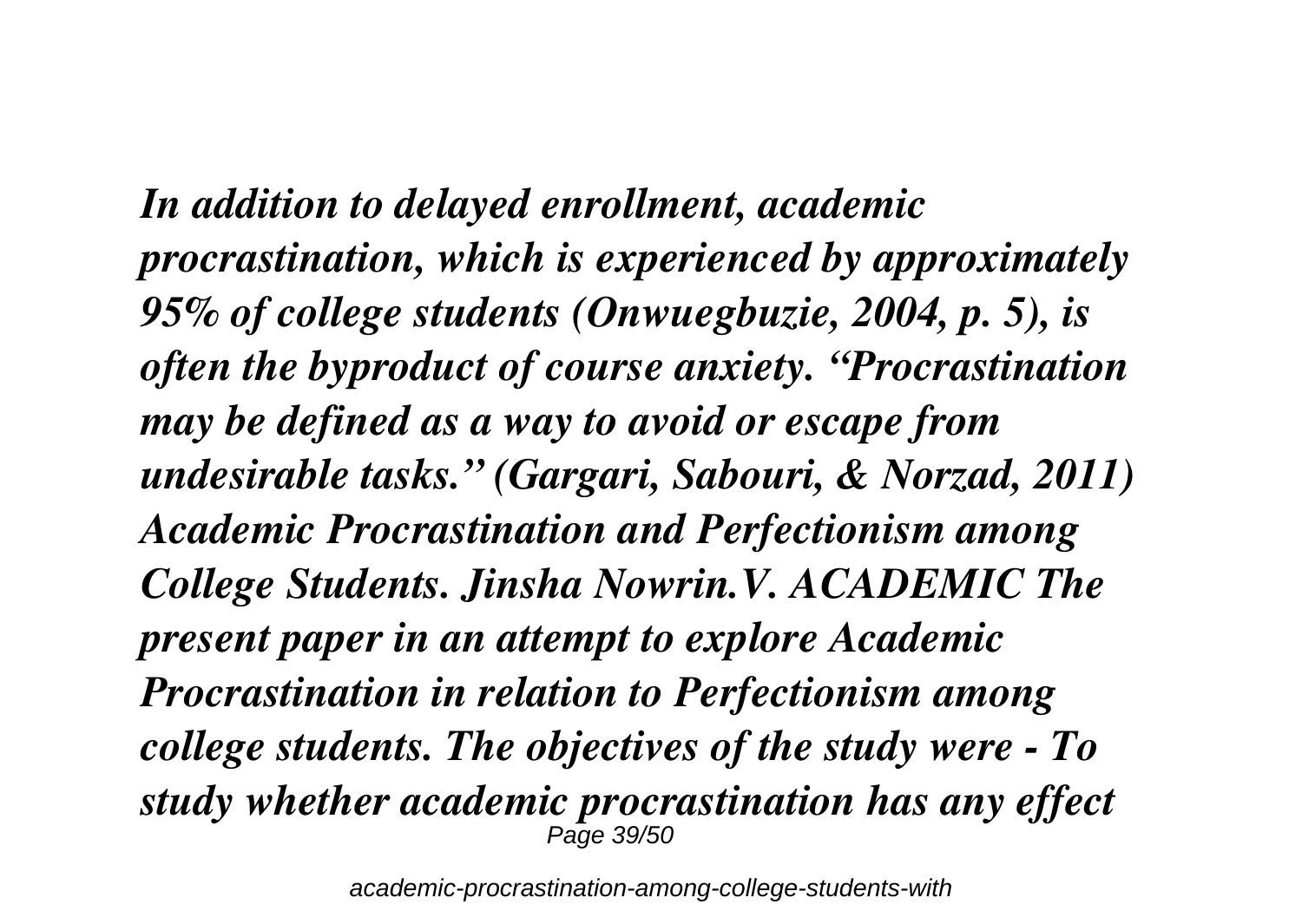*on perfectionism of college students and to study whether there is any difference in academic procrastination between males and females and to study whether there is any difference in ... Academic procrastination amongst male and female students ...*

*Academic procrastination can lead to a range of negative outcomes. Previous researches have suggested EI and self?efficacy are associated with academic procrastination, but the underlying mechanism of the relationships between them is not clear. Therefore, it is important to determine how these two factors affect* Page 40/50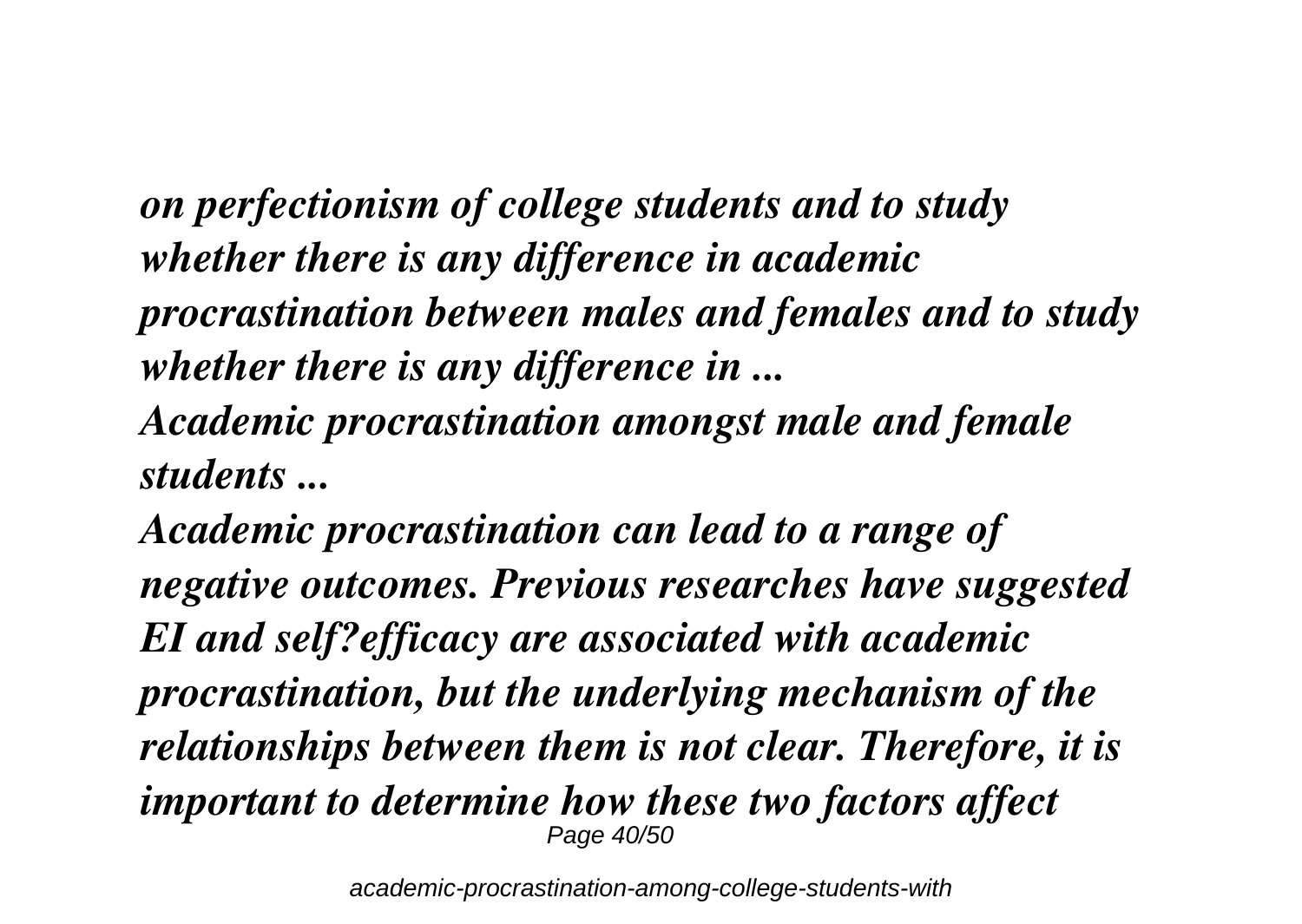## *academic procrastination.*

*Academic procrastination among college students with ...*

Statistics show that about eighty to ninety percent of college students procrastinate, and this causes problems when it comes to their line of study or coursework. Student procrastination can negatively impact their lives by causing stress, unhappiness, and a lazy work ethic; though, there can be solutions to this problem.

Onwuegbuzie (2004) demonstrated that

Page 41/50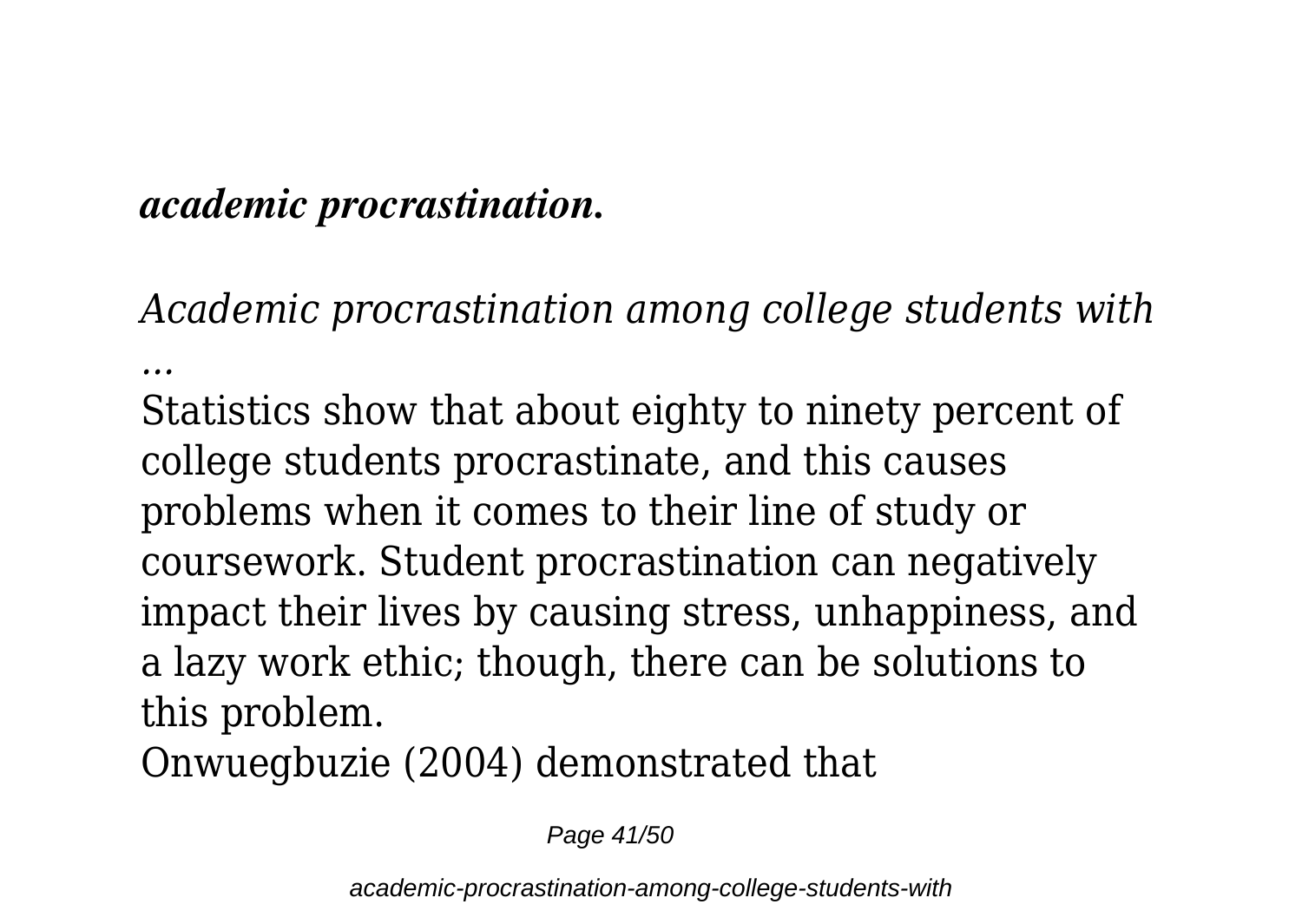procrastination is higher when studying for exams among high school and undergraduate students. According to third hypothesis, procrastination will be higher in students of age less than 20 years than above 20 years.

*Georgia State University ScholarWorks @ Georgia State*

*...*

*Emotional intelligence a academic procrastination among*

*...*

*Procrastination and the College Student: An Analysis on*

Page 42/50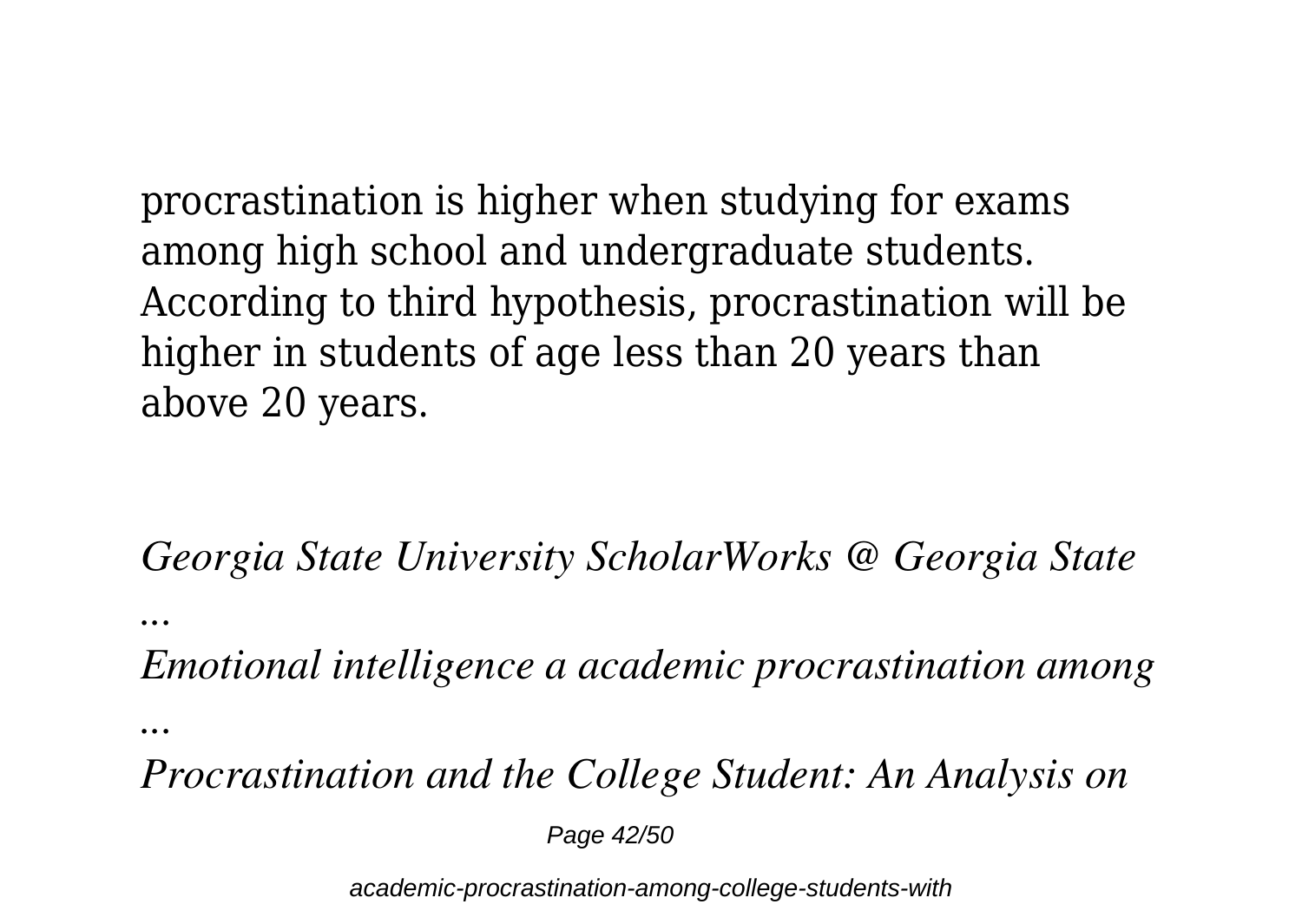*Academic Procrastination and Perfectionism among College ...*

*...*

This type of university students finds some difficulties during their studies, which could result in a higher prevalence of procrastination behaviors among nontraditional college students. To test this, our work compares procrastination levels and reasons to procrastinate among traditional and nontraditional students. Page 43/50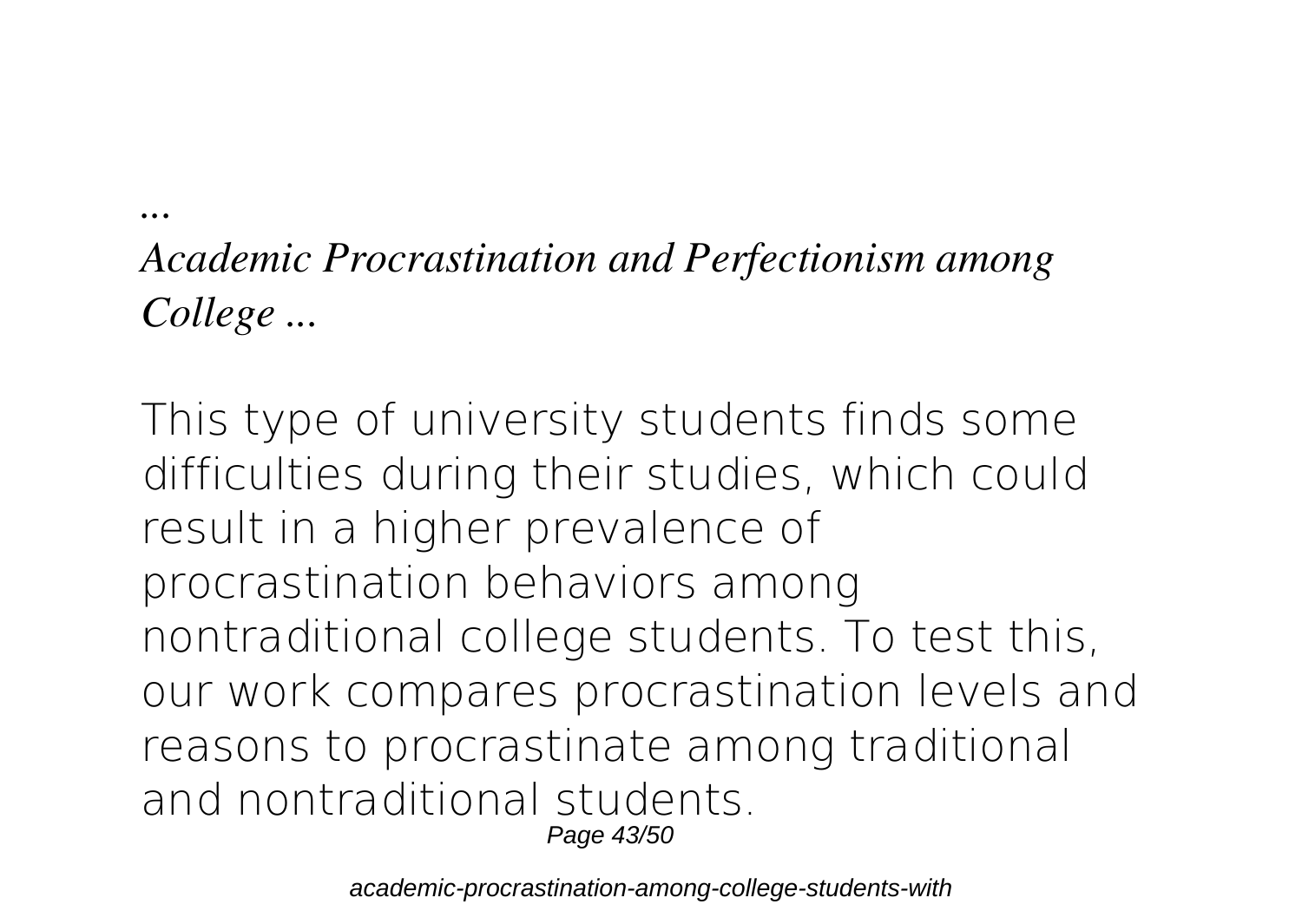*(PDF) Academic procrastination in college students: The ...*

*Academic procrastination in college students: The role of ...*

*(PDF) Analysis of procrastination among university students*

The study concluded that procrastination effects on the academic performance of students in terms of classroom learning and participation in activities,

Page 44/50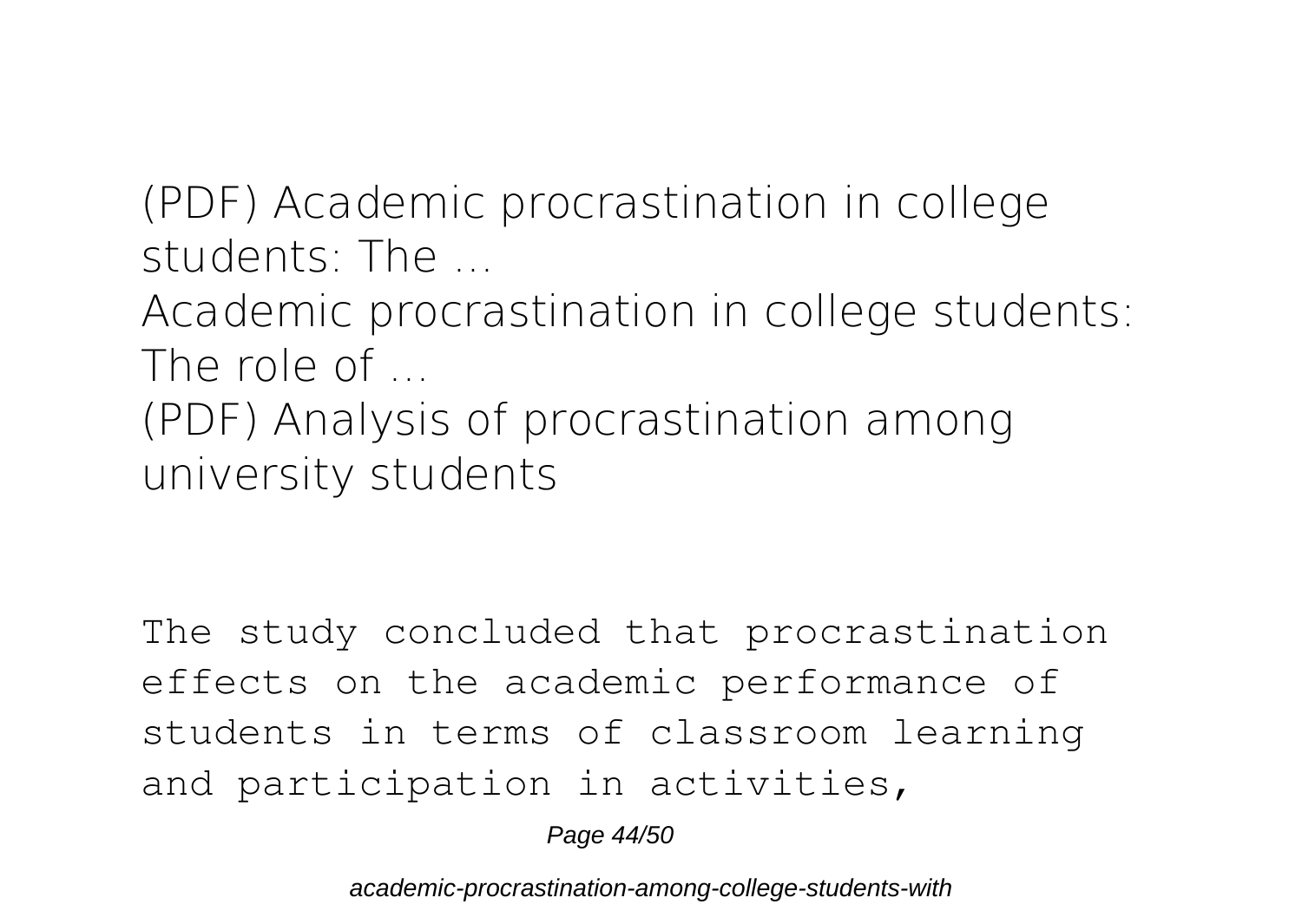submission of their assignments, preparing... *The science behind procrastination: Why students do it ... Academic Procrastination in Non-Traditional College Students*

*Procrastination Among College Students Inside the mind of a master procrastinator | Tim Urban Marty Lobdell - Study Less Study Smart LEADERSHIP LAB: The Craft of Writing Effectively Procrastination – 7 Steps to Cure*

Page 45/50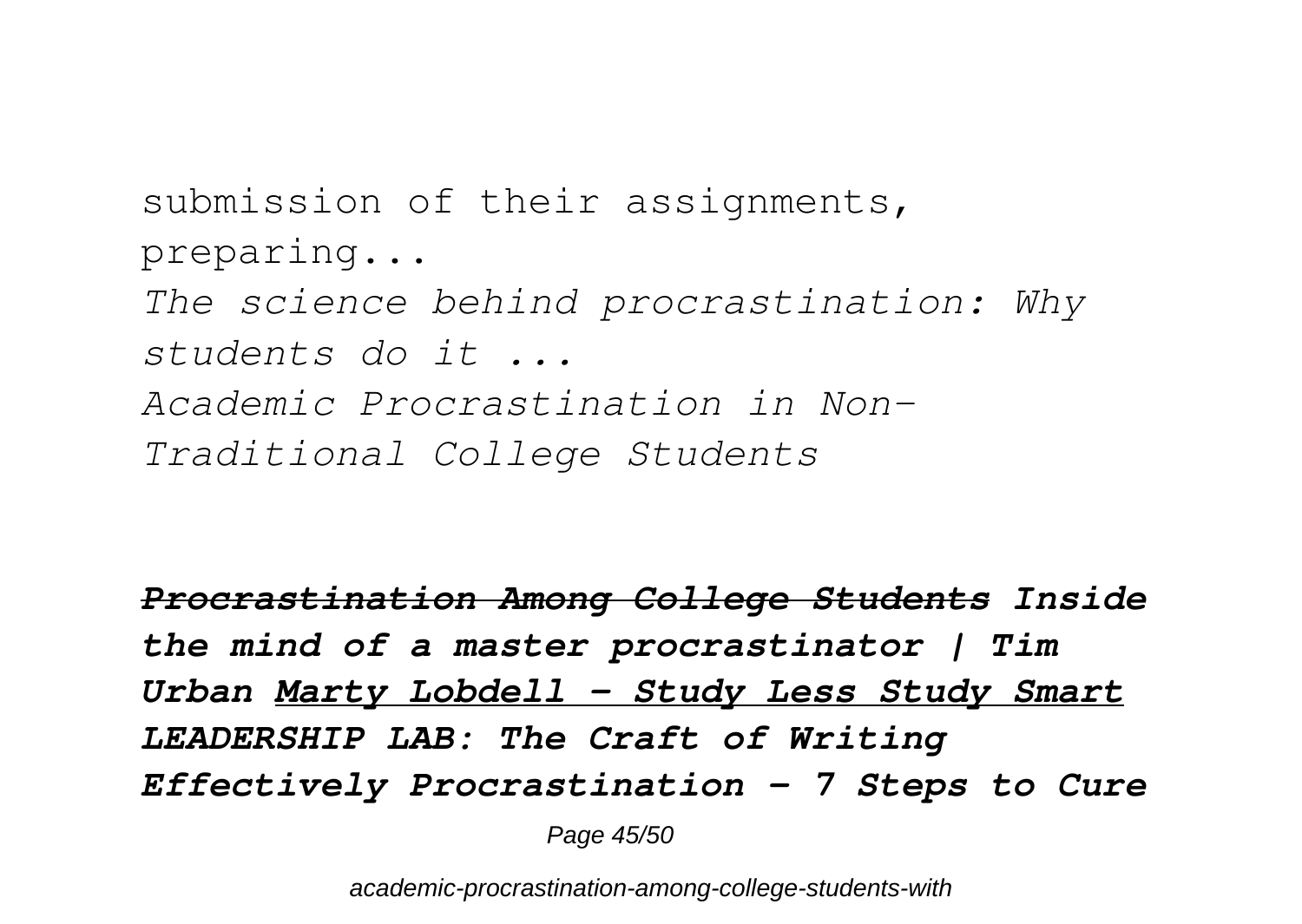*Jordan Peterson's Ultimate Advice for Students and College Grads - STOP WASTING TIME writing 2,500 words in 4 HOURS! - Oxford Uni stress The ONLY way to stop procrastinating | Mel Robbins Academic Procrastination among Undergraduate Dentistry Students* 

*The surprising habits of original thinkers | Adam GrantPlagiarism - SNL 8 Habits of Highly Successful Students Grit: the power of passion and perseverance | Angela Lee Duckworth Academic Procrastination: How Are You Preparing for Finals?*

*Papers \u0026 Essays: Crash Course Study* Page 46/50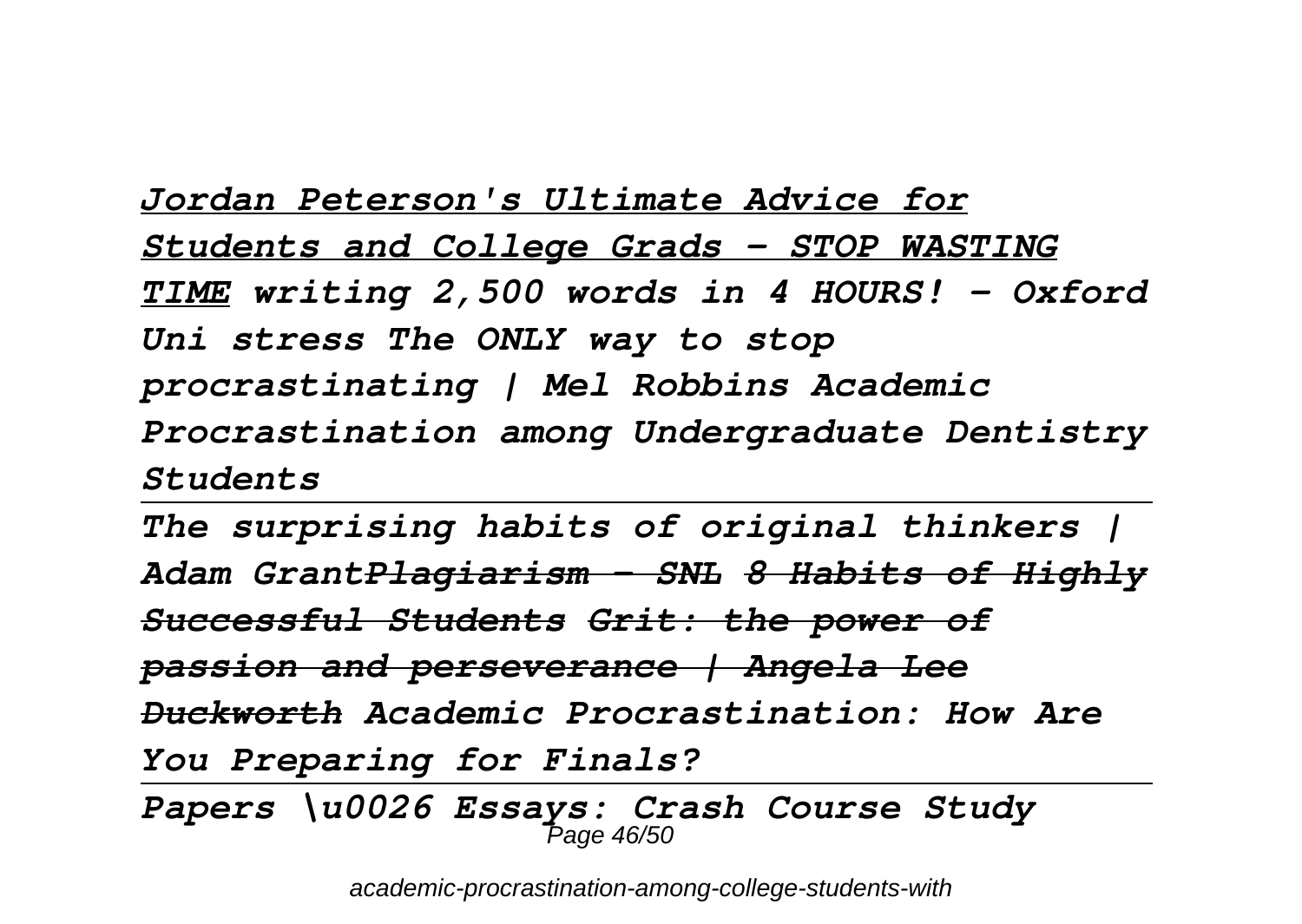*Skills #9How to manage your time more effectively (according to machines) - Brian Christian Learning how to learn | Barbara Oakley | TEDxOaklandUniversity Taking Notes: Crash Course Study Skills #1 10 Books EVERY Student Should Read - Essential Book Recommendations*

```
How to Research Any Topic | Essay \u0026
Writing AdviceAcademic Procrastination Among
College Students
Frontiers | Peer Attachment and Academic
Procrastination ...
The Impact of Procrastination on College
Students | Bartleby
                   Page 47/50
```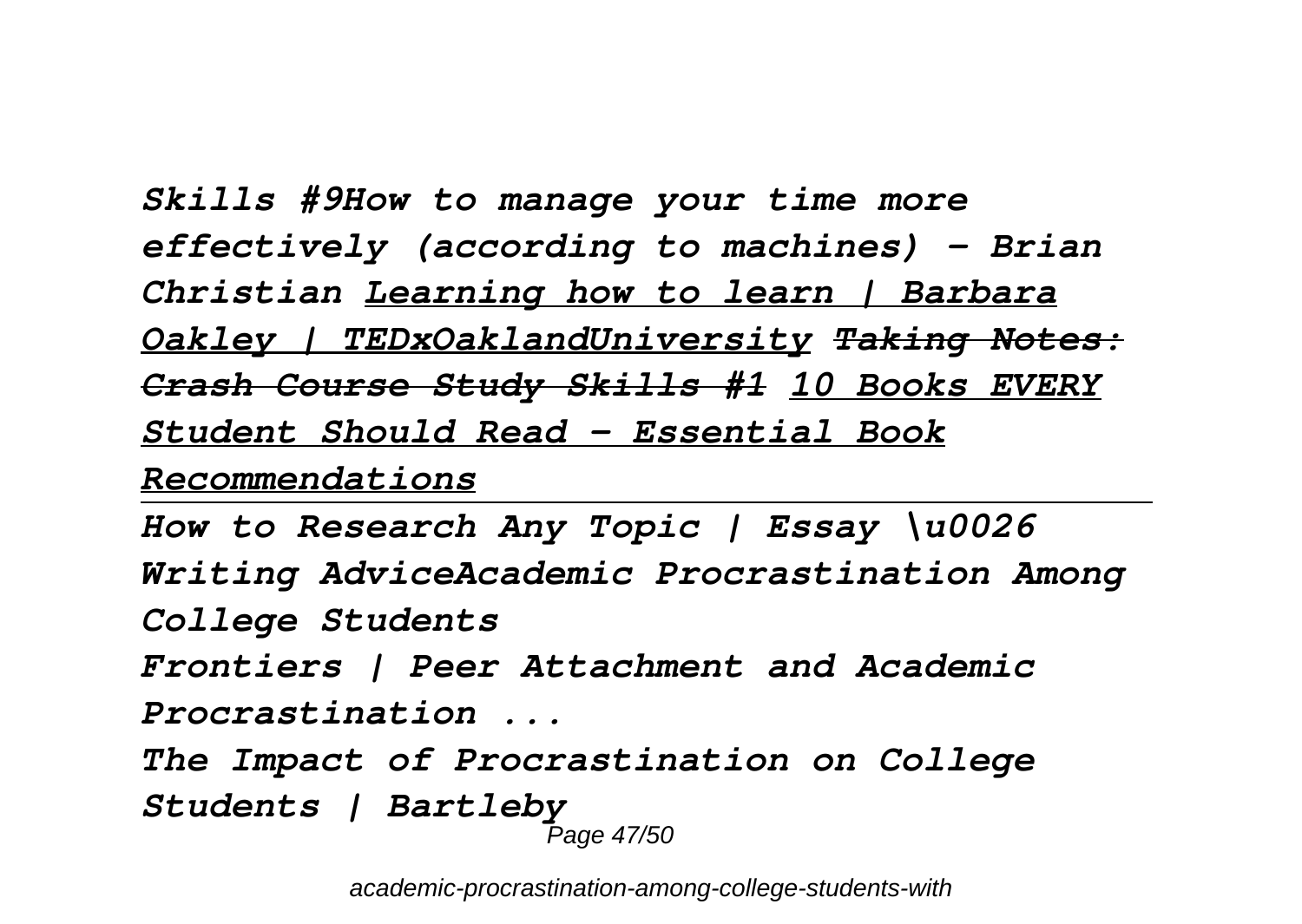*The most common form of procrastination among college students is when students wait until the last minute to hand in assignments or prepare for exams. It affects mostly students who have their academic lives characterized by frequent and strict deadlines.*

procrastinations and implication of procrastination on students' academic performance are properly discussed and why students procrastinate is thoroughly explained. KEYWORDS: Procrastination, Students, Academic, Performance INTRODUCTION Procrastination is an act everyone takes a part in everyday, regardless of their situation Page 48/50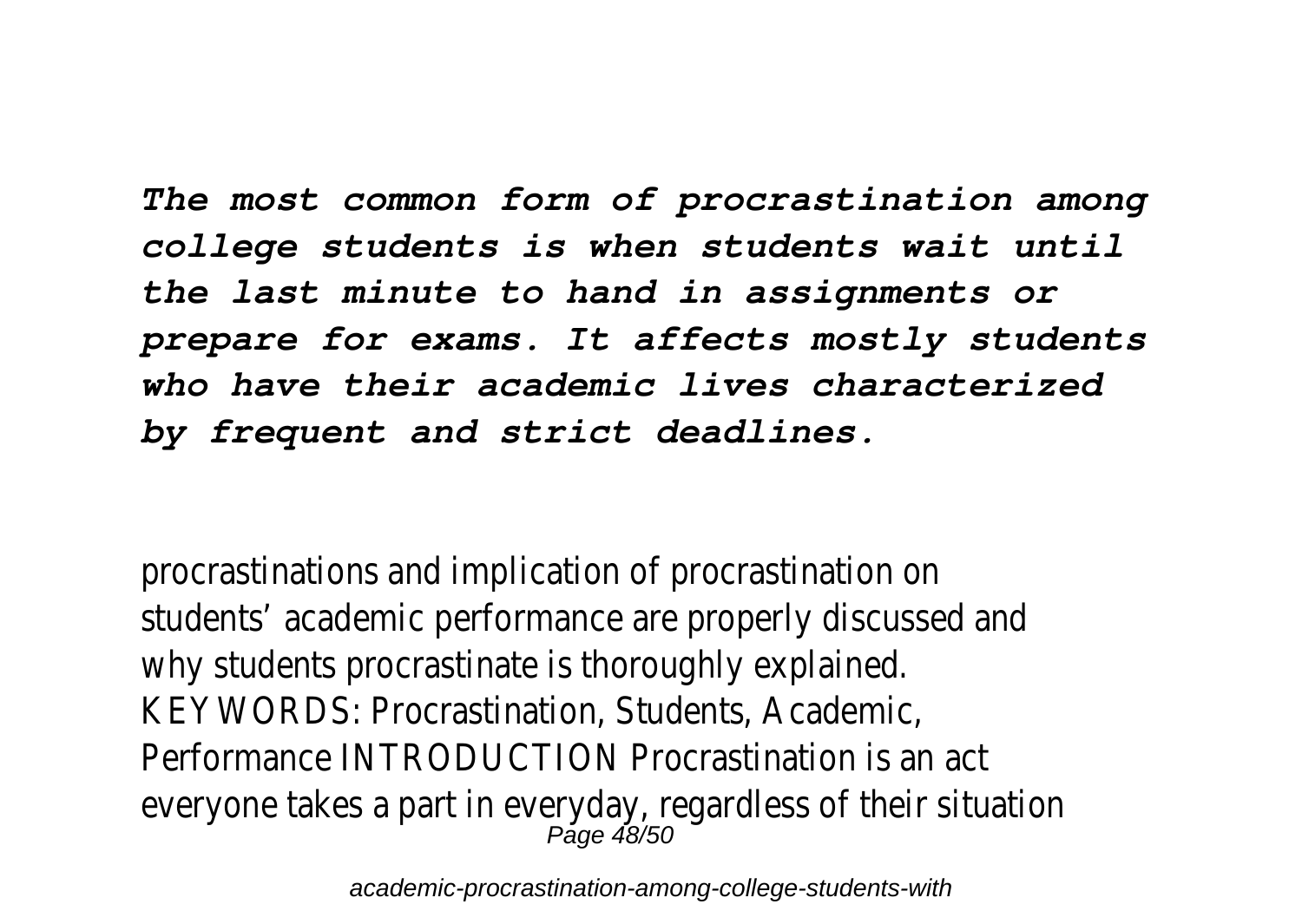in life.

Mussarat Jabeen Khan Hafsa Arif Syeda Sumbul Noor Sidra Muneer

Procrastination and College Students Essay - 919 Words ... Academic procrastination among college students with learning disabilities: The role of positive and negative self-oriented perfectionism in terms of gender, specialty and grade International Journal of Psycho-Educational Sciences, Volume (2), Issue. (1), April , 2013 5 Some students procrastinate until anxiety and worry reaches its highest level,

## THE IMPACT OF PROCRASTINATION ON STUDENTS ACADEMIC ...

Page 49/50